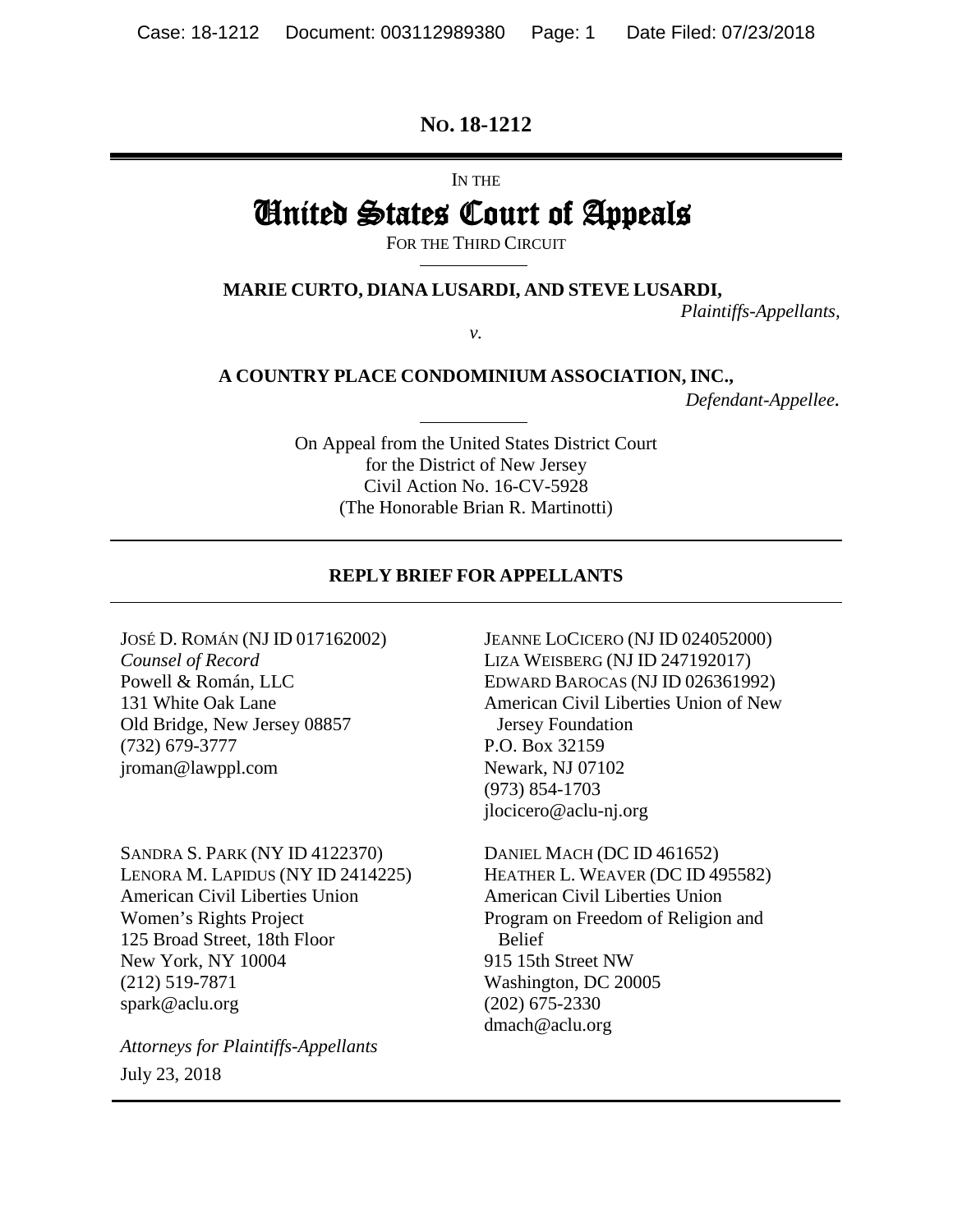# **Table of Contents**

| 5                                                                                                                                                                                                            |
|--------------------------------------------------------------------------------------------------------------------------------------------------------------------------------------------------------------|
| DEFENDANT'S GENDER-SEGREGATED POOL-USE POLICY<br>I.<br>RESTRICTS RESIDENTS' CHOICES<br>UNLAWFULLY<br><b>AND</b><br><b>OPPORTUNITIES ON THE BASIS OF THEIR SEX. 5</b>                                         |
| A. The Gender-Segregated Pool-Use Policy is Unequal and Discriminatory,<br>Regardless of Whether, On the Whole, It Imposes Superficially Similar                                                             |
| B. The Gender-Segregated Pool-Use Policy Does Not Employ A Neutral<br>Proxy; It Unambiguously Discriminates "Because Of" Sex. 14                                                                             |
| <b>CPCA MAY NOT JUSTIFY ITS FACIALLY DISCRIMINATORY</b><br>П.<br>SEGREGATED POOL SCHEDULE BY CASTING IT AS A                                                                                                 |
| A. CPCA Does Not Qualify for the FHA's Religious Exemption. 17<br>B. The FHA's Disparate-Impact Protections Do Not Require CPCA's<br>CPCA's unreliable evidence fails to show that a gender-integrated<br>1. |
| CPCA cannot demonstrate that an integrated pool schedule would be<br>2.                                                                                                                                      |
| 3.<br>An integrated pool schedule is necessary to achieve a valid interest:<br>the maintenance of a pool policy that does not perpetuate intentional, facial                                                 |
| III. CPCA'S PROPOSED INTERPRETATION OF THE FHA WOULD<br>THE DOOR TO WIDESPREAD DISCRIMINATION IN<br><b>OPEN</b>                                                                                              |
|                                                                                                                                                                                                              |
|                                                                                                                                                                                                              |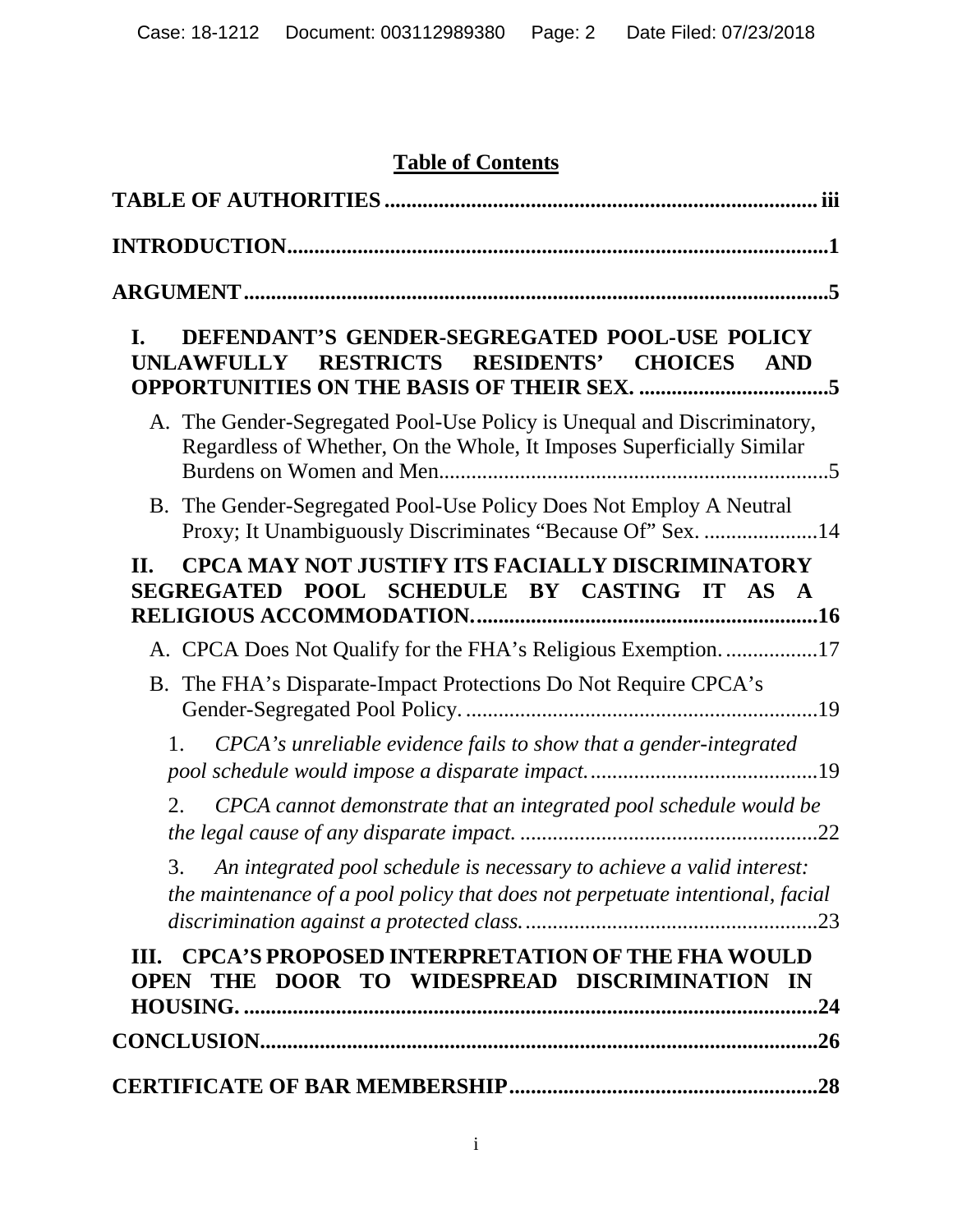| <b>CERTIFICATE OF COMPLIANCE WITH WORD COUNT 29</b> |  |
|-----------------------------------------------------|--|
| <b>IDENTICAL PDF AND HARD COPY CERTIFICATE 30</b>   |  |
|                                                     |  |
|                                                     |  |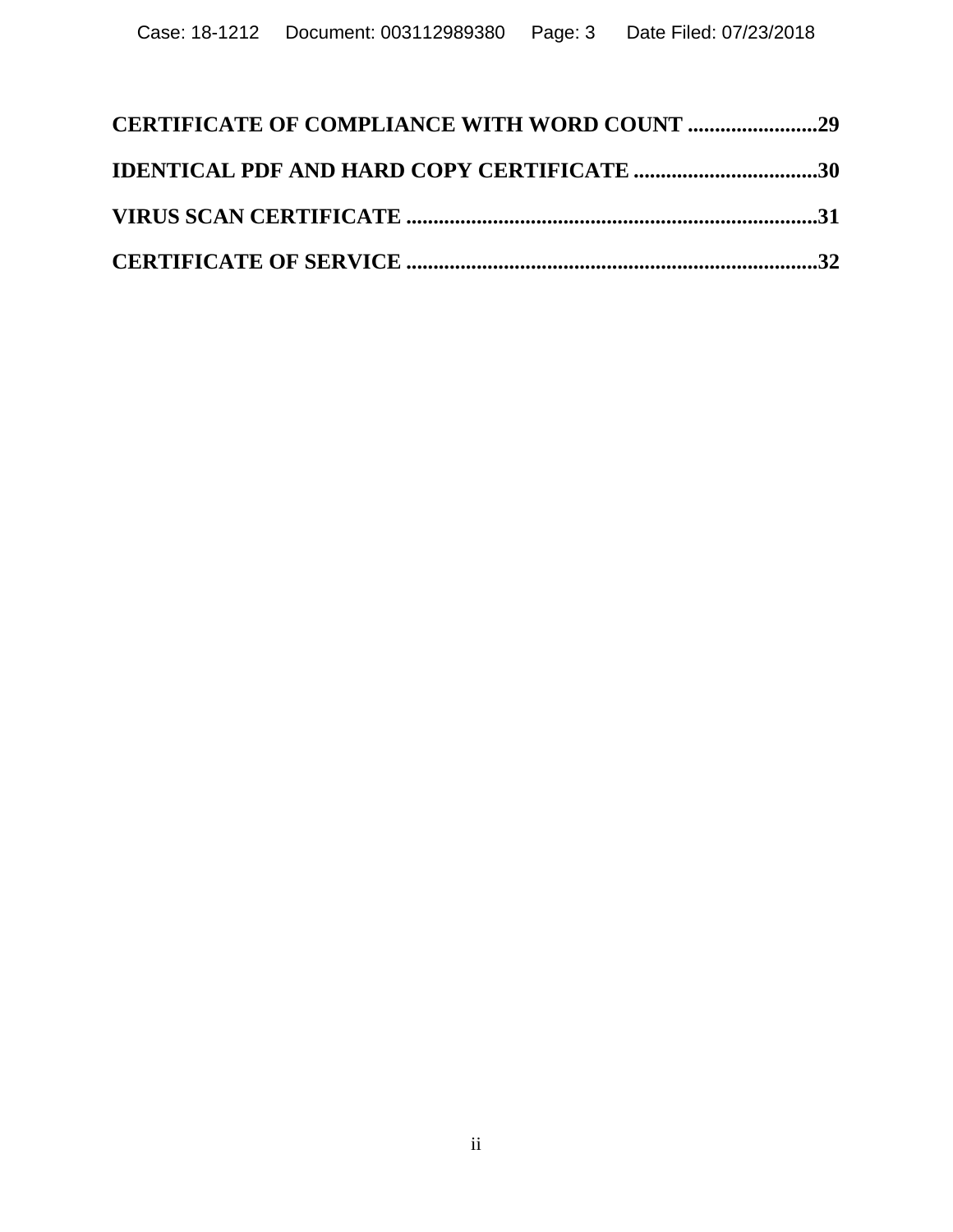### **Table of Authorities**

#### <span id="page-3-0"></span>**Cases**

| Bachman v. St. Monica's Congregation, 902 F.2d 1259 (7th Cir. 1990) 25                                                                                     |
|------------------------------------------------------------------------------------------------------------------------------------------------------------|
| Bangerter v. Orem City Corp., 46 F.3d 1491 (10th Cir. 1995)16                                                                                              |
|                                                                                                                                                            |
|                                                                                                                                                            |
|                                                                                                                                                            |
| Cmty. Servs. v. Wind Gap Mun. Auth., 421 F.3d 170 (3d Cir. 2005)  14, 15, 16                                                                               |
|                                                                                                                                                            |
| Hack v. President & Fellows of Yale Coll., 237 F.3d 81 (2d Cir. 2000), abrogated<br>on other grounds by Swierkiewicz v. Sorema N.A., 534 U.S. 506 (2002)17 |
| Hayden ex rel. A.H. v. Greensburg Cmty. Sch. Corp., 743 F.3d 569 (7th Cir. 2014)                                                                           |
| Horizon House Developmental Servs., Inc. v. Twp. of Upper Southampton, 804 F.<br>Supp. 683 (E.D. Pa. 1992), aff'd mem., 995 F.2d 217 (3d Cir. 1993) 15     |
| Intermountain Fair Hous. Council v. Boise Rescue Mission Ministries, 657 F.3d                                                                              |
| Jespersen v. Harrah's Operating Co., 444 F.3d 1104 (9th Cir. 2006)11                                                                                       |
|                                                                                                                                                            |
|                                                                                                                                                            |
|                                                                                                                                                            |
|                                                                                                                                                            |
|                                                                                                                                                            |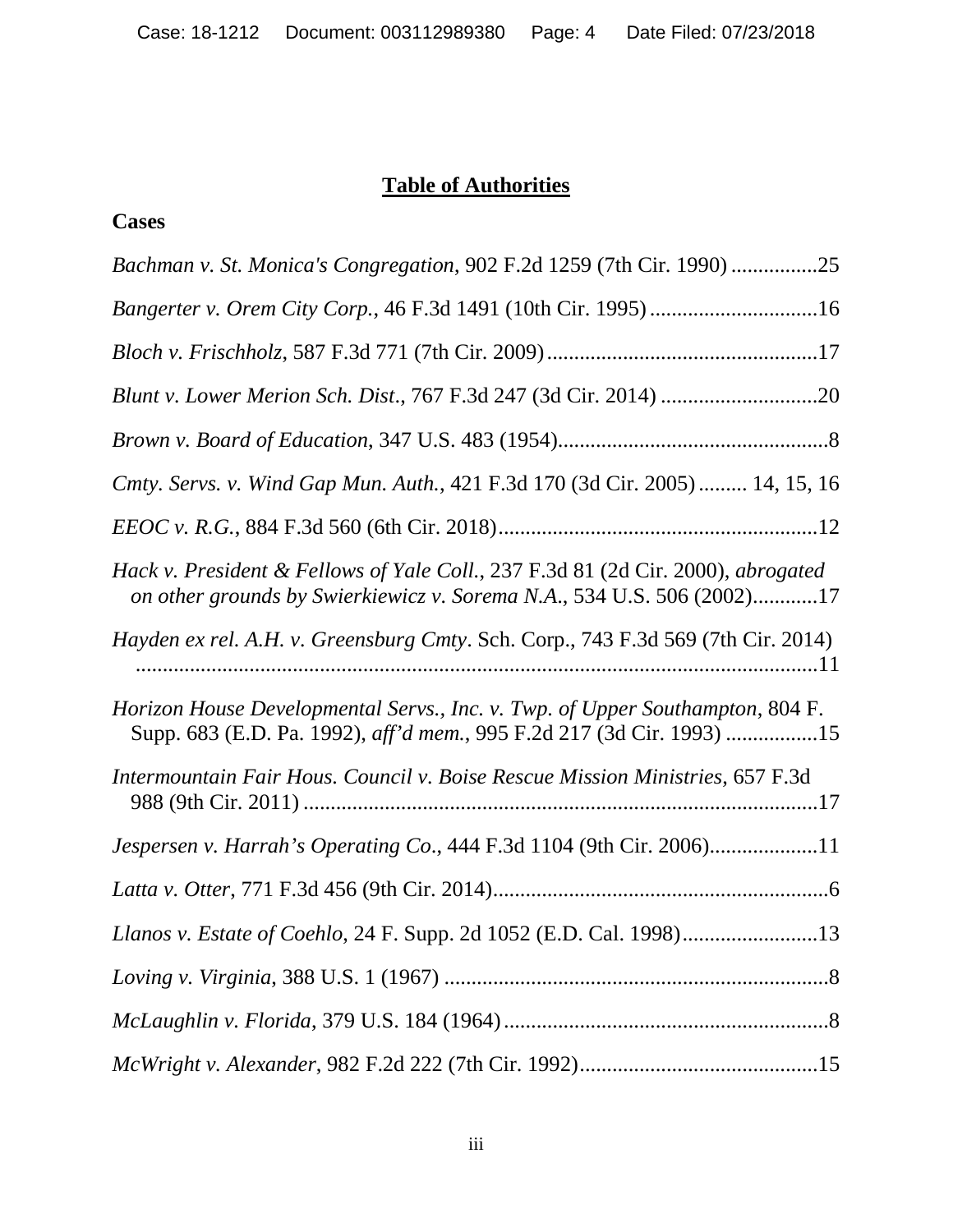| Newman v. Piggie Park Enterprises, Inc., 256 F. Supp. 941 (D.S.C. 1966), rev'd,      |
|--------------------------------------------------------------------------------------|
| NLRB. v. Local No. 106, Glass Bottle Blowers Ass'n, AFL-CIO, 520 F.2d 693 (6th       |
|                                                                                      |
|                                                                                      |
|                                                                                      |
| Peterson v. Hewlett-Packard Co., 358 F.3d 599 (9th Cir. 2004)17                      |
|                                                                                      |
|                                                                                      |
| Step by Step, Inc. v. Ass'n of Relatives & Friends of AIDS Patients v. Regulations   |
| Stepp v. Review Bd. of Ind. Employment Sec. Div., 521 N.E.2d 350 (Ind. Ct. App.      |
| Tex. Dep't of Hous. & Cmty. Affairs v. Inclusive Cmtys. Project, Inc., 135 S. Ct.    |
| United Auto. Workers of Am. v. Johnson Controls, Inc., 499 U.S. 187 (1991)16         |
| United States v. Columbus Country Club, 915 F.2d 877 (3d Cir. 1990)17                |
|                                                                                      |
|                                                                                      |
|                                                                                      |
| Zarda v. Altitude Express, Inc., 883 F.3d 100 (2d Cir. 2018) (en banc), petition for |
| <b>Statutes</b>                                                                      |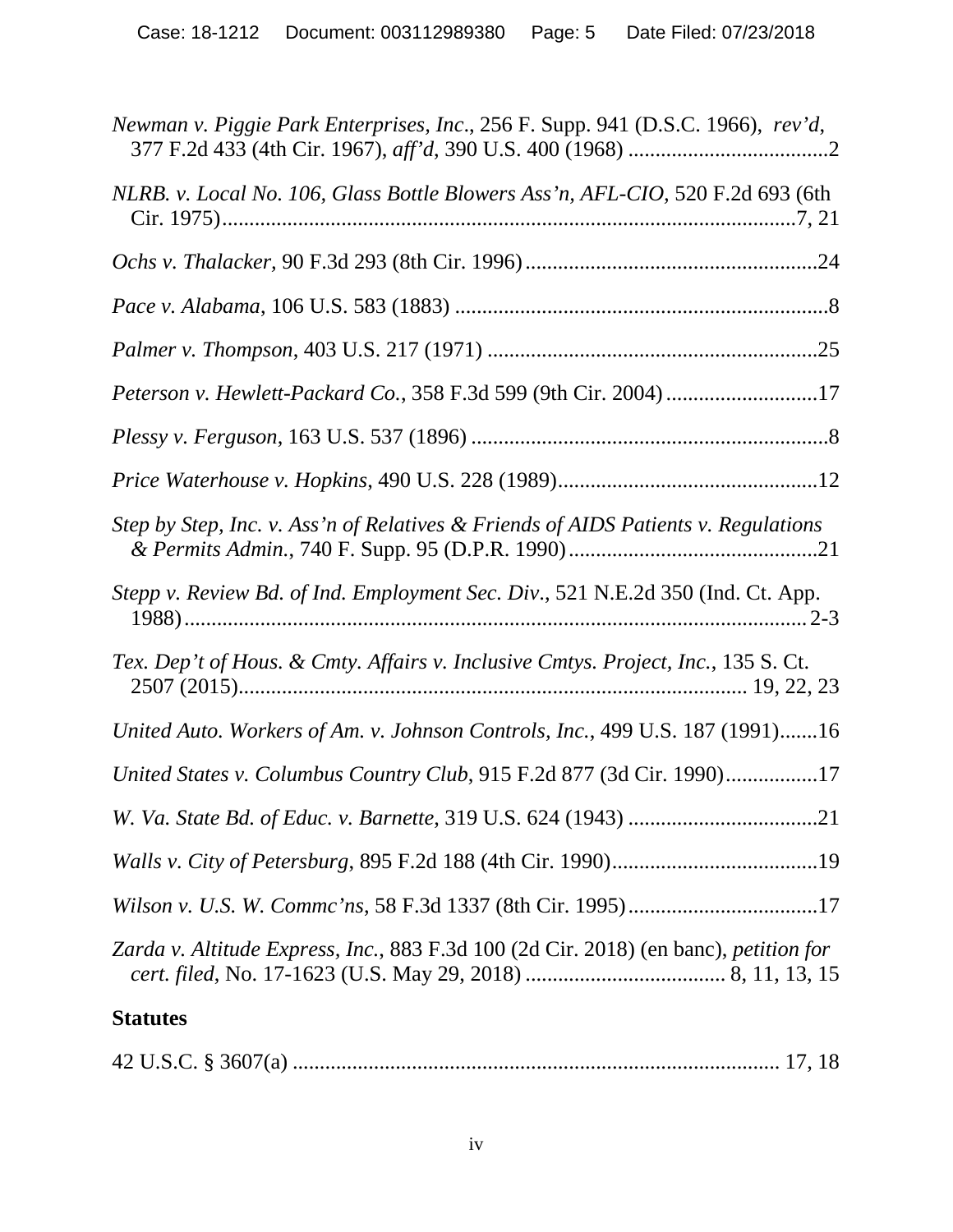# **Other Authorities**

| Alan Cooperman & Gregory A. Smith, <i>Eight Facts about Orthodox Jews from the</i><br>Pew Research Survey, Pew Research Ctr. (Oct. 17, 2013),                     |
|-------------------------------------------------------------------------------------------------------------------------------------------------------------------|
| http://www.pewresearch.org/fact-tank/2013/10/17/eight-facts-about-orthodo x-                                                                                      |
| Barbara Bradley Hagerty, Controversy Erupts Over Sex-Segregated Brooklyn Bus,<br>NPR (Oct. 20, 2011), https://www.npr.org/2011/10/20/ 141559320/controversy-      |
| Michael P. Seng, <i>The Fair Housing Act and Religious Freedom</i> , 11 Tex. J. C.L. &                                                                            |
| NY Hasidic Village Agrees to Stop Gender Segregation in Public Park, Times of<br>Isr. (Apr. 2, 2014), https://www.timesofisrael.com/ny-hasidic-village-agrees-to- |
| Robert G. Schwemm, Housing Discrimination Law and Litigation § 11C:1 (July                                                                                        |

# **Regulations**

|--|--|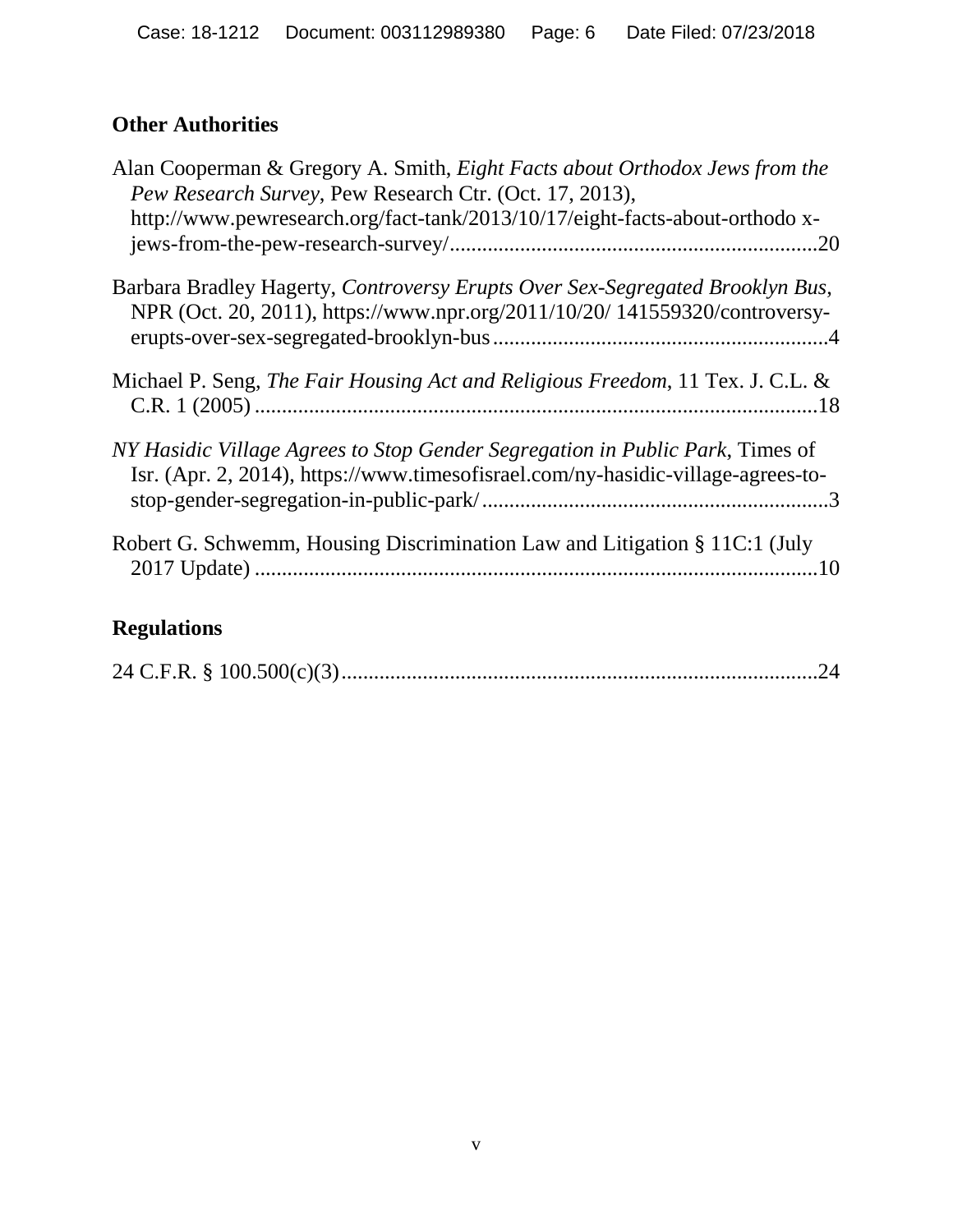#### **INTRODUCTION**

<span id="page-6-0"></span>Defendant asks this Court to find that a regime of gender segregation is permissible so long as it metes out injury to men and women in almost-equal sum. This position finds no support in the law. Nor, for that matter, do the facts of this case give rise to such a scenario: The gender-segregated pool-use policy at issue here perpetuates gender stereotypes and effectively precludes working women from using the pool during the week. It burdens women more than it burdens men. But even if it could be said that the policy affects women as a class in exactly the same way as it affects men as a class, the policy would still be discriminatory. The pool schedule provides for sixty-six gender-segregated swimming hours each week. During each one of those sixty-six hours, community members face treatment that, but for their gender, would be different: Men are turned away from the pool during women's swim hours; women are prohibited from using the pool during men's swim hours. Discrimination is not only a matter of tallying harm to two groups and finding more strikes in one column. It also occurs when individual choices and opportunities are conditioned on protected status. That is precisely what this gender-segregated pooluse policy does.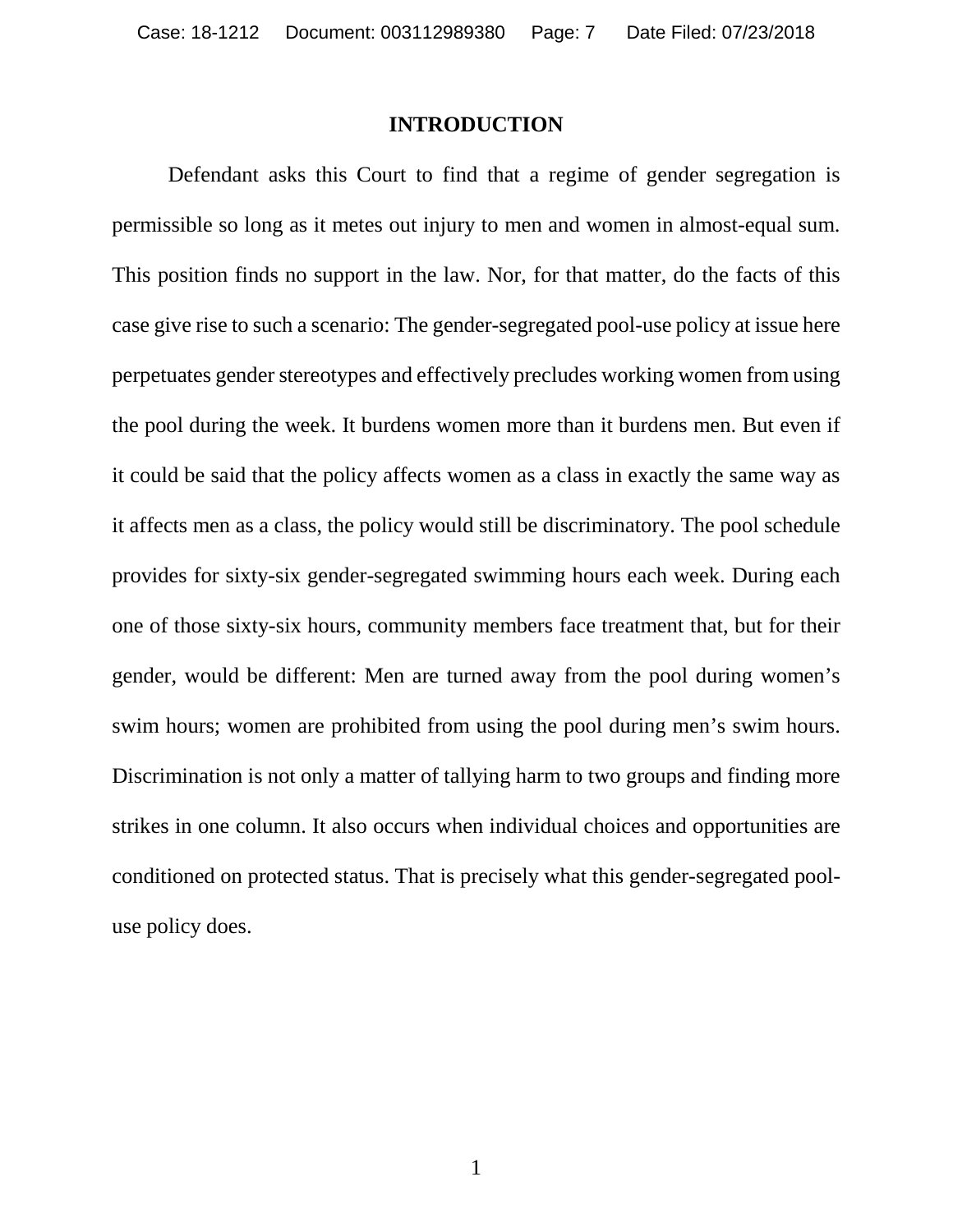Defendant, A Country Place Condominium Association, Inc. (CPCA),<sup>[1](#page-7-0)</sup> cursorily suggests that the Fair Housing Act (FHA) *requires* it to maintain a gendersegregated pool schedule in order to accommodate the religion of some residents, lest CPCA face a future disparate-impact claim for religious discrimination. There is no support in the FHA, or the relevant case law, for Defendant's position. If Defendant's interpretation were to prevail, the FHA would compel condominium associations and apartment buildings to implement racially segregated pool hours if the majority of residents adhered to a faith that prohibits swimming with another race. The FHA would require pool hours to be segregated by disability if the majority of a community's residents believed—as a religious matter—that they could not swim with individuals who have HIV or another disability because God had imposed the condition as a punishment. Even within the gender-segregated hours, a condominium association could be forced to discriminate further by barring samesex couples from using the pool together at certain times because it offends the religious beliefs of a majority of residents and would thus impose a disparate impact on their ability to use the pool. These scenarios are not far-fetched.[2](#page-7-1)

<span id="page-7-1"></span><span id="page-7-0"></span><sup>1</sup> Plaintiffs used the acronym "ACP" to refer to Defendant A Country Place Condominium Association, Inc., in their opening brief. Defendant's response, however, uses the acronym "CPCA." For clarity, Plaintiffs adopt "CPCA" here. <sup>2</sup> *Cf., e.g.*, *Newman v. Piggie Park Enters., Inc*., 256 F. Supp. 941, 944 (D.S.C. 1966) (restaurateur challenged Title II of the Civil Rights Act because "his religious beliefs compel him to oppose any integration of the races whatever."), *rev'd*, 377 F.2d 433 (4th Cir. 1967), *aff'd*, 390 U.S. 400 (1968); *Stepp v. Review Bd. of Ind. Emp't Sec.*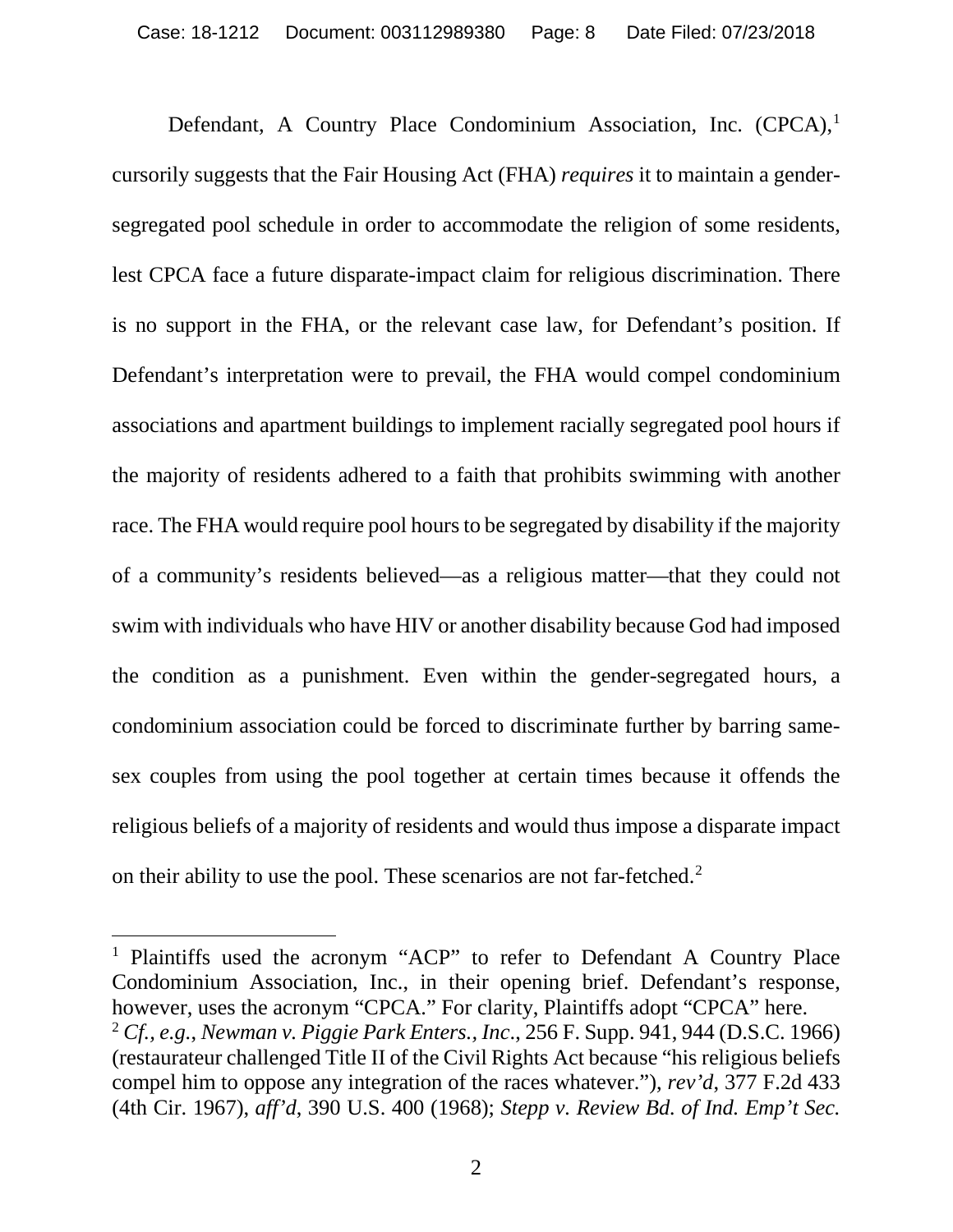The untenable implications of Defendant's argument do not end at the pool's edge: Under CPCA's theory, condominium associations and apartment buildings would be *legally obligated* to adopt policies that invidiously and facially discriminate against members of protected classes in numerous contexts. Depending on the religious beliefs and practices of a majority of residents, such housing providers could be required to promulgate blatantly discriminatory policies—based on gender, race, disability, or even faith—for any number of community facilities and services. For example, if a majority of residents' religious beliefs dictated that girls and boys, or white children and children of color, may not play together, a condominium association would, in Defendant's view, be compelled by the FHA to segregate playgrounds according to gender or race to avoid imposing a disparate impact on religious residents. In a community where religious residents largely believe that women should be subservient to men, or that people of color or those of the non-dominant faith are inferior, a condominium-operated shuttle service might be forced to impose a rule requiring that women, people of color, or non-adherents of the majority community faith sit in the back.[3](#page-8-0)

 $\overline{a}$ 

*Div*., 521 N.E.2d 350, 352 (Ind. Ct. App. 1988) (upholding employer's dismissal of lab worker who refused to analyze specimens that contained AIDS warnings because her religious beliefs regarded AIDS as "God's plague on man and performing the tests would go against God's will").

<span id="page-8-0"></span><sup>3</sup> *Cf., e.g.*, *NY Hasidic Village Agrees to Stop Gender Segregation in Public Park*, Times of Isr. (Apr. 2, 2014), https://www.timesofisrael.com/ny-hasidic-villageagrees-to-stop-gender-segregation-in-public-park/ (noting that local park featured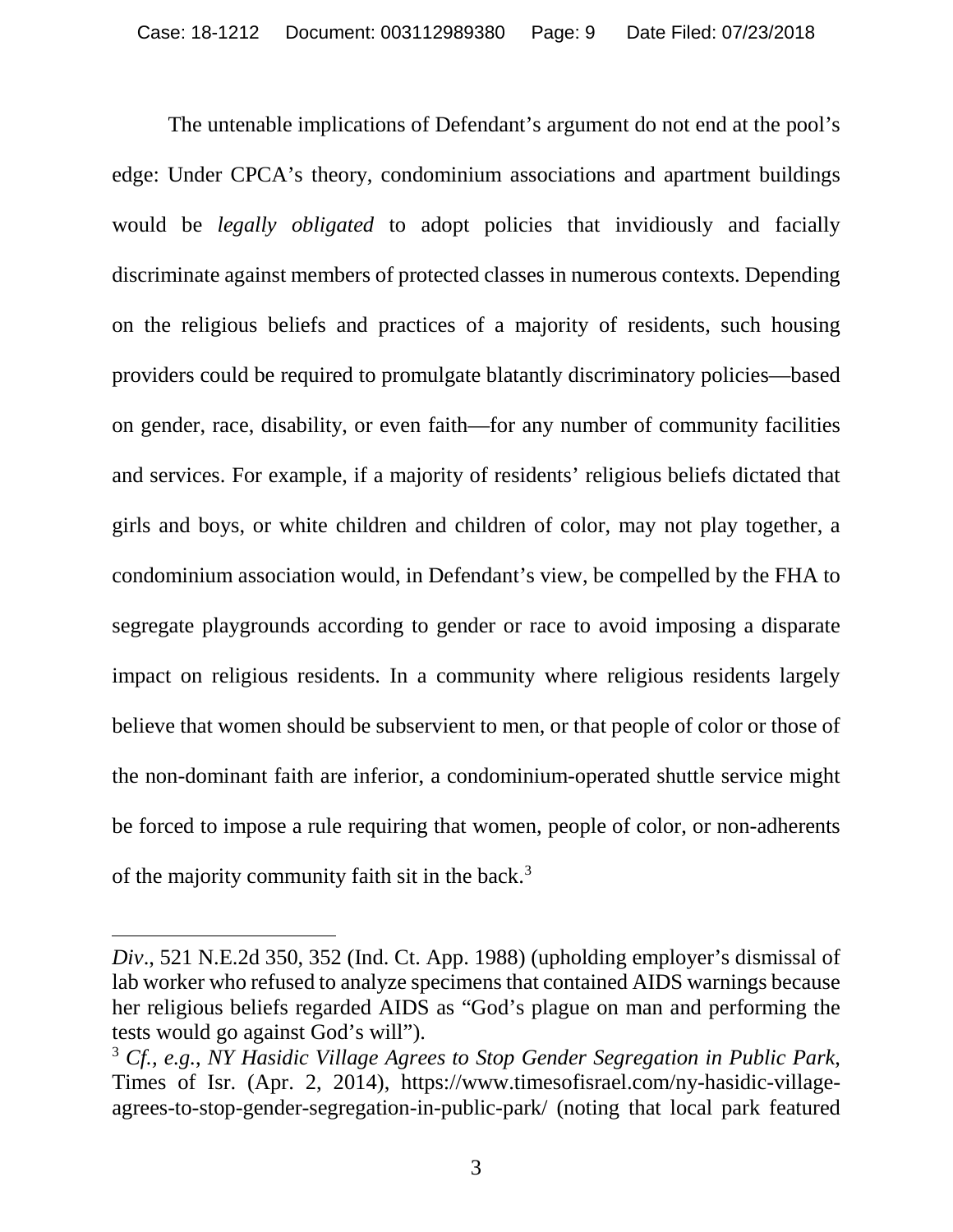Indeed, if the majority of residents' religious beliefs prohibited them from living next door to people of another faith or race, a condominium association could—under CPCA's suggested rule—be required to go so far as to segregate entire floors, streets, or buildings in accordance with those religious beliefs to comply with the FHA's disparate-impact protections for faith.

The FHA neither requires nor permits housing providers to subjugate the rights of other protected classes to the religious beliefs of residents in the manner proposed by Defendant. The remedy for an unintentional disparate impact on one protected class cannot be intentional, invidious discrimination against a separate, protected class.

 $\overline{a}$ 

<sup>&</sup>quot;blue-painted playground equipment and pink-painted playground equipment located in separate areas" as well as Yiddish signs explaining the park's gendersegregation rules); Barbara Bradley Hagerty, *Controversy Erupts Over Sex-Segregated Brooklyn Bus*, NPR (Oct. 20, 2011), https://www.npr.org/2011/10/20/ 141559320/controversy-erupts-over-sex-segregated-brooklyn-bus.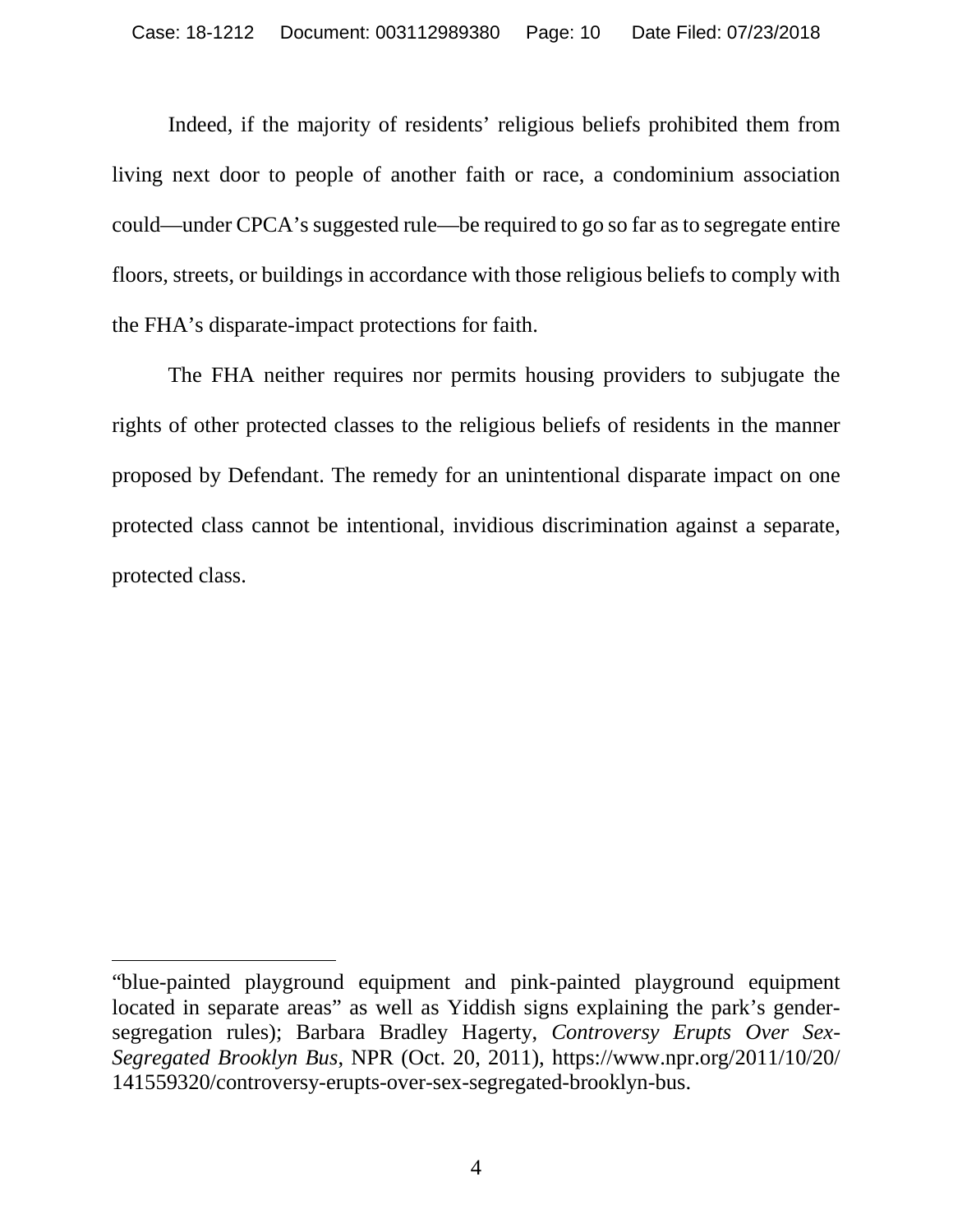#### **ARGUMENT**

## <span id="page-10-1"></span><span id="page-10-0"></span>**I. DEFENDANT'S GENDER-SEGREGATED POOL-USE POLICY UNLAWFULLY RESTRICTS RESIDENTS' CHOICES AND OPPORTUNITIES ON THE BASIS OF THEIR SEX.**

#### <span id="page-10-2"></span>**A. The Gender-Segregated Pool-Use Policy is Unequal and Discriminatory, Regardless of Whether, On the Whole, It Imposes Superficially Similar Burdens on Women and Men.**

Plaintiffs' opening brief exhaustively demonstrates that CPCA's gendersegregated pool-use policy disfavors women by reinforcing gender stereotypes and limiting access for women who work outside the home. *See* Pls.' Br. at 28-31[.4](#page-10-3) Defendant does not address this argument. CPCA ignores, for example, the fact that Plaintiff Marie Curto was fined for swimming at 4:30 p.m. on a Friday, JA171 (Email from Board to Curto, July 21, 2016), a period expressly reserved for men because "[t]he ladies don't go swimming in the afternoon . . . . The house has to be prepared so that's the lady's job," JA85 (Engleman Dep. 49:22-50:7). CPCA also ignores the fact that the gender-segregated schedule excludes women from using the pool during weekday evenings, when those with traditional work schedules have the leisure time to swim. JA156, 158 (2016 pool schedules). Instead, Defendant asserts that the segregation policy is not discriminatory because the total sum of swimming hours allocated to men and women is roughly equal. This argument ignores the harm

<span id="page-10-3"></span><sup>&</sup>lt;sup>4</sup> "Pls.' Br." refers to the opening brief filed by Plaintiffs-Appellants in this matter on June 7, 2018.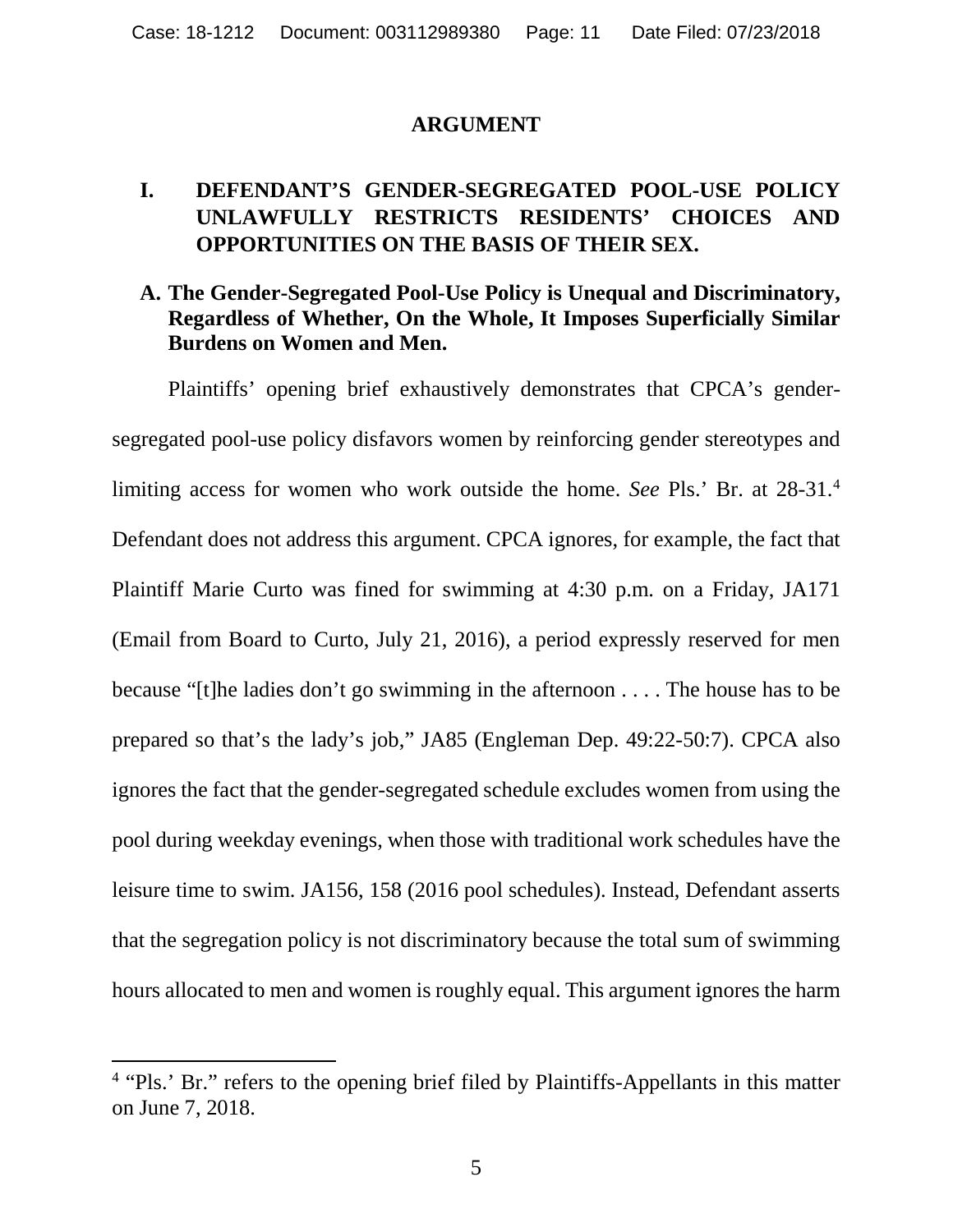that issues from the distribution of single-gender hours within the day. But, more fundamentally, it misunderstands the harm of gender classification and segregation itself, which lies not merely in broad subordination but also in individual exclusion.

A policy that facially dictates that a man may do something that a woman may not, and vice versa, discriminates, even if men and women—counted separately and in the aggregate—are burdened by the rule to a similar degree. [5](#page-11-0) *See Latta v. Otter*, 771 F.3d 456, 480 (9th Cir. 2014) (Berzon J., concurring). When determining that policies "facially classify on the basis of gender, it is of no moment that the prohibitions 'treat men as a class and women as a class equally' and in that sense give preference to neither gender." *Id.* at 482 (Berzon, J., concurring).

For example, "[s]urely, a law providing that women may enter into business contracts only with other women would classify on the basis of gender. And that would be so whether or not men were similarly restricted to entering into business relationships only with other men." *Id.* at 481 (Berzon, J., concurring). "Either way, the *classification* is one that limits the affected individuals' opportunities based on their sex, as compared to the sex of the other people involved in the arrangement." *Id.* (Berzon, J., concurring) (emphasis in original).

<span id="page-11-0"></span> <sup>5</sup> Plaintiffs dispute that the gender-segregated pool-use policy burdens men and women to a similar degree. *See* Pls.' Br. at 29-31. However, even if it did, Plaintiffs would prevail, as the following discussion details.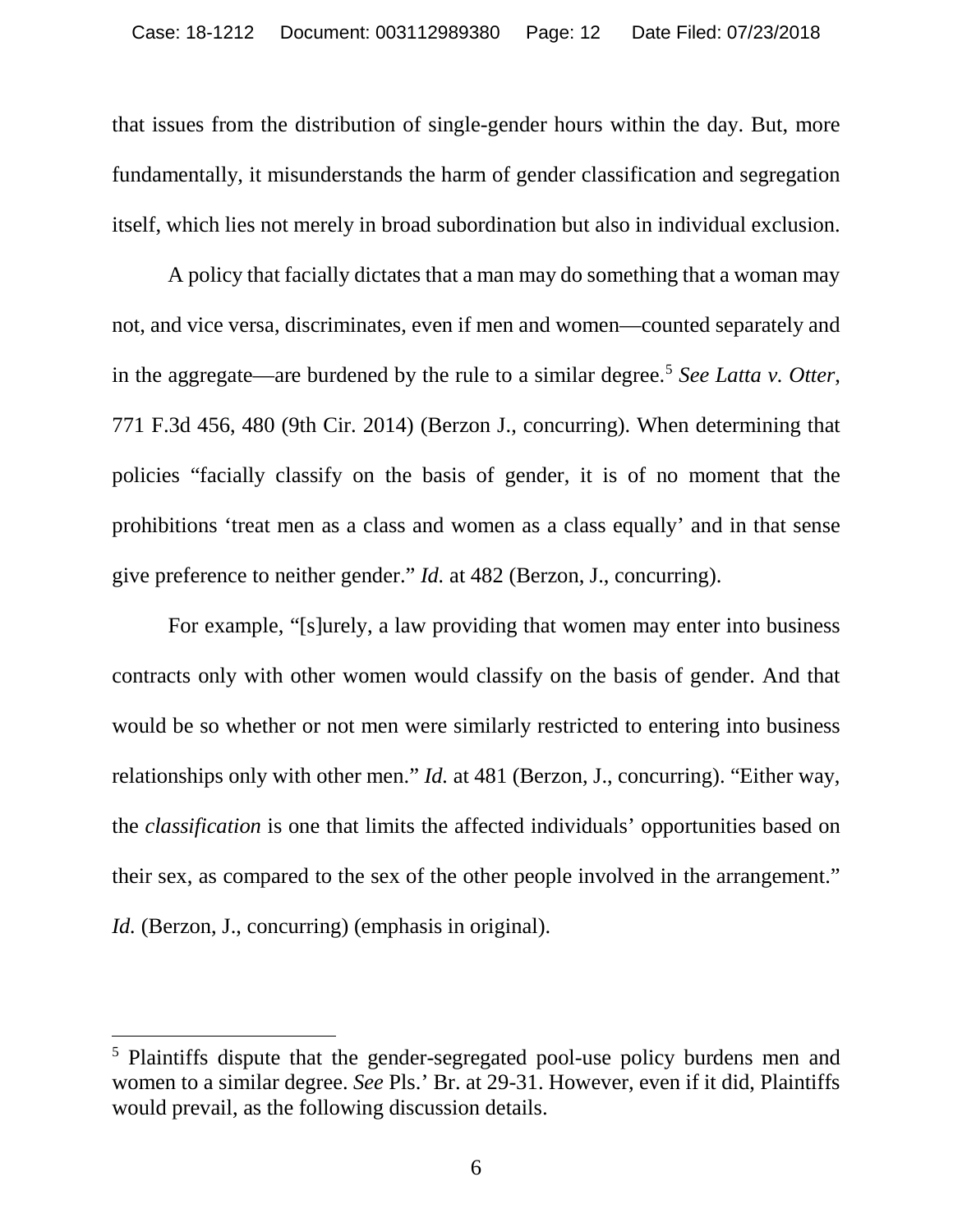In *NLRB v. Local No. 106, Glass Bottle Blowers Ass'n, AFL-CIO,* 520 F.2d 693 (6th Cir. 1975), for instance, a national union established two local unions segregated by gender. Under union rules, women's grievances were processed through the women's union and men's grievances through the men's union. *Id.* at 694-95. The administrative law judge (ALJ) "found, in effect, that the male and female employees received, equal, though separate, treatment and therefore there was no violation." *Id.* at 695. The NLRB reversed the ALJ, ruling that the practice was discriminatory and constituted an unfair labor practice and explaining that "[s]eparate but equal treatment on the basis of sex is as self-contradictory as separate but equal on the basis of race." *Id.* (internal quotation marks omitted). The Sixth Circuit agreed with the NLRB's reasoning and, in enforcing its order, rejected the union's argument that a majority of women members preferred segregated unions:

Even assuming that a majority or even all the women in the unit preferred a separate union to attain 'clout,' . . . we hold that the Board was justified in concluding that this would not provide a defense for the refusal of the joint bargaining representatives to admit to membership or to process the grievances of any unit employee, upon request, without regard to sex.

*Id.* at 697.

As the Sixth Circuit's ruling in *Glass Bottle Blowers* suggests, accepting Defendant's position that gender classifications are permissible so long as they reduce women's collective opportunities relative to men just as much as they reduce men's collective opportunities relative to women would revive the thoroughly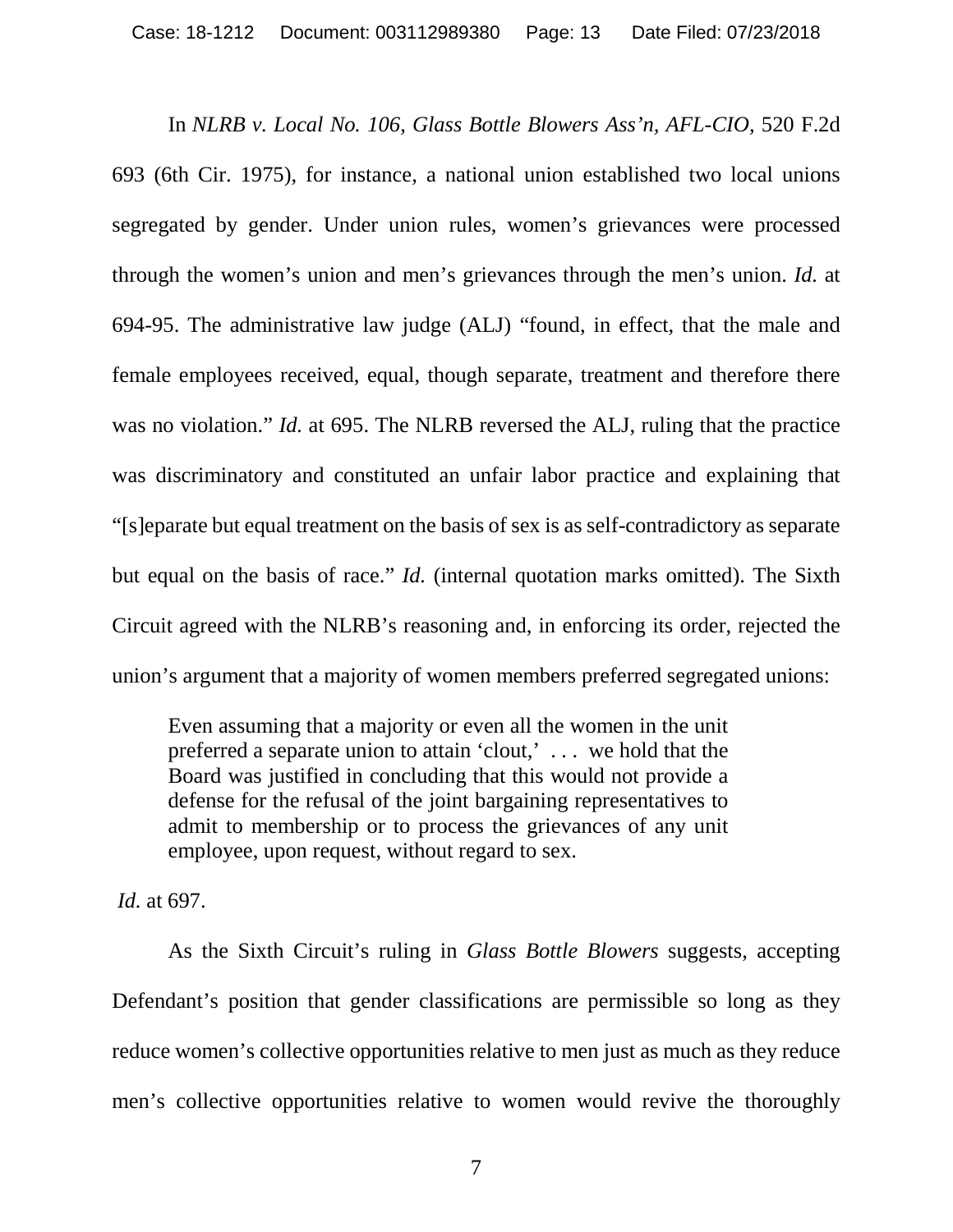discredited logic of "separate but equal." That logic found its original home in cases like *Pace v. Alabama*, 106 U.S. 583, 585 (1883), *overruled by McLaughlin v. Florida*, 379 U.S. 184 (1964), which upheld an anti-miscegenation statute on the ground that "[t]he punishment of each offending person, whether white or black, is the same," and *Plessy v. Ferguson*, 163 U.S. 537, 557 (1896) (Harlan, J., dissenting), *overruled by Brown v. Bd. of Educ.*, 347 U.S. 483 (1954), which upheld a statute instituting racial segregation because it did "not discriminate against either race, but prescribe[d] a rule applicable alike to white and colored citizens."

*Loving v. Virginia,* 388 U.S. 1, 8 (1967), carried forward the lessons of *Brown* in rejecting "the notion that the mere 'equal application' of a statute containing racial classifications is enough to remove the classifications from the Fourteenth Amendment's proscription of all invidious racial discrimination." As the *Loving*  Court held, "an even-handed" purpose contravenes anti-discrimination principles by curtailing individuals' rights or choices, even if black people as a group and white people as a group are limited in symmetrical fashion. *Id*. at 11 n.11, 12; *see also Zarda v. Altitude Express, Inc.*, 883 F.3d 100, 126 (2d Cir. 2018) (en banc), *petition for cert. filed*, No. 17-1623 (U.S. May 29, 2018) (finding in the Title VII context that "*Loving*'s insight—that policies that distinguish according to protected characteristics cannot be saved by equal application—extends to association based on sex").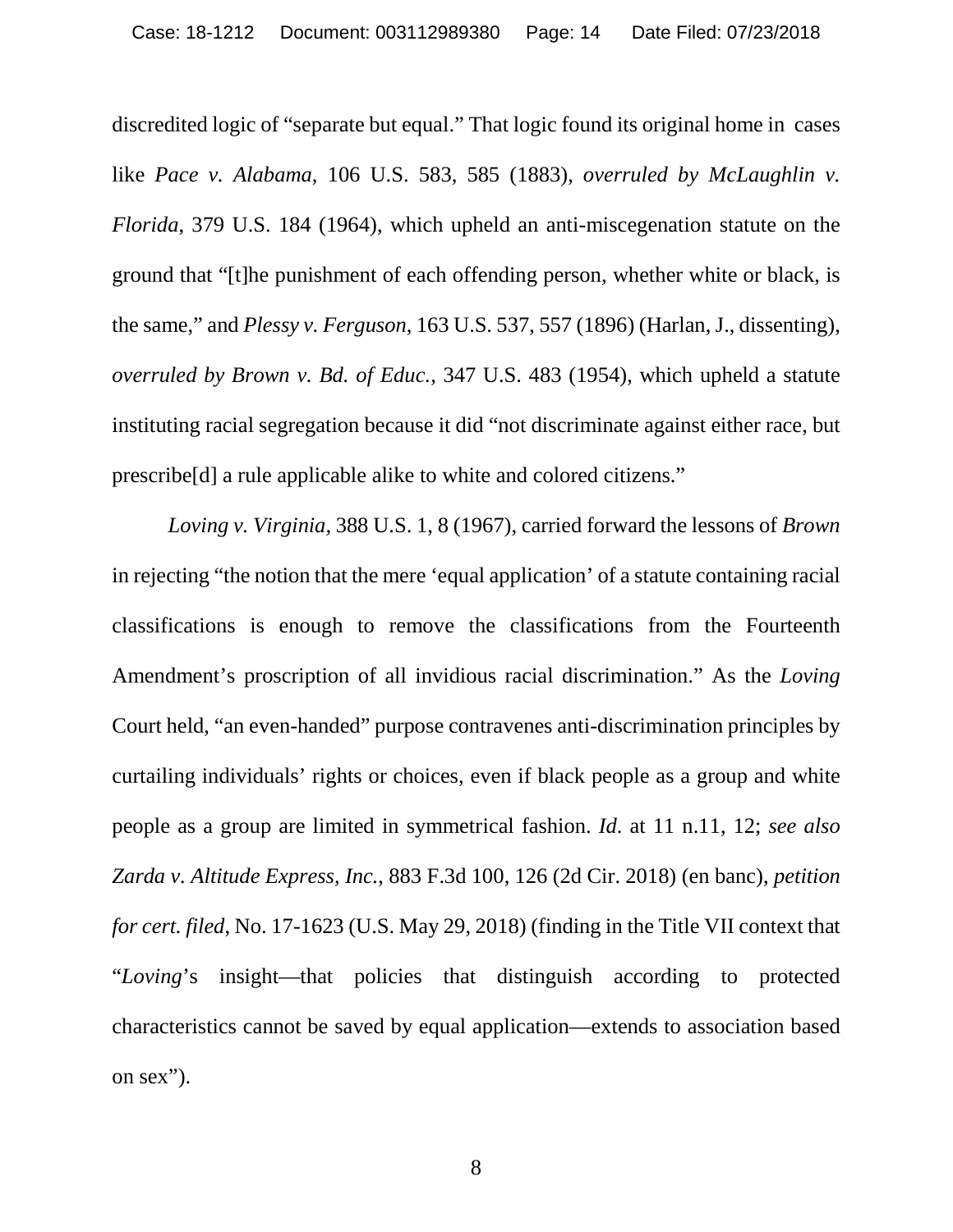CPCA appears to endorse *Loving*'s individual-rights reasoning, but misapplies it to reach a conclusion inconsistent with both the letter and spirit of the ruling. According to Defendant, the anti-miscegenation law at issue in *Loving*  "prevented a black man from marrying a white woman" and was therefore "discriminatory because it treated this man differently and less favorably than a black man marrying a black woman, whose marriage would have been allowed." Def.'s Br. at 17.[6](#page-14-0) Similarly, Defendant explains that the *Zarda* plaintiff, a gay man who was fired for his sexual orientation, was "discriminated against because of his sex because he is treated differently and less favorably than a woman who is attracted to a man." *Id*. For these reasons, Defendant argues that *Loving* and *Zarda* do not involve examples of "equal application" analogous to the present case. Not so. The challenged law in *Loving* prevented black people from marrying white people *and* white people from marrying black people. And sexual orientation discrimination affects gay women just as it affects gay men. These cases feature classic examples of equal application of a burden based on a protected class, and they resoundingly reject it as a justification for discrimination.

What is more, the present case fails the test that Defendant would take from *Loving* and *Zarda*. On weekday evenings (for instance), the gender-segregated pool

<span id="page-14-0"></span><sup>&</sup>lt;sup>6</sup> "Def.'s Br." refers to the response brief filed by the Defendant-Appellee in this matter on July 9, 2018.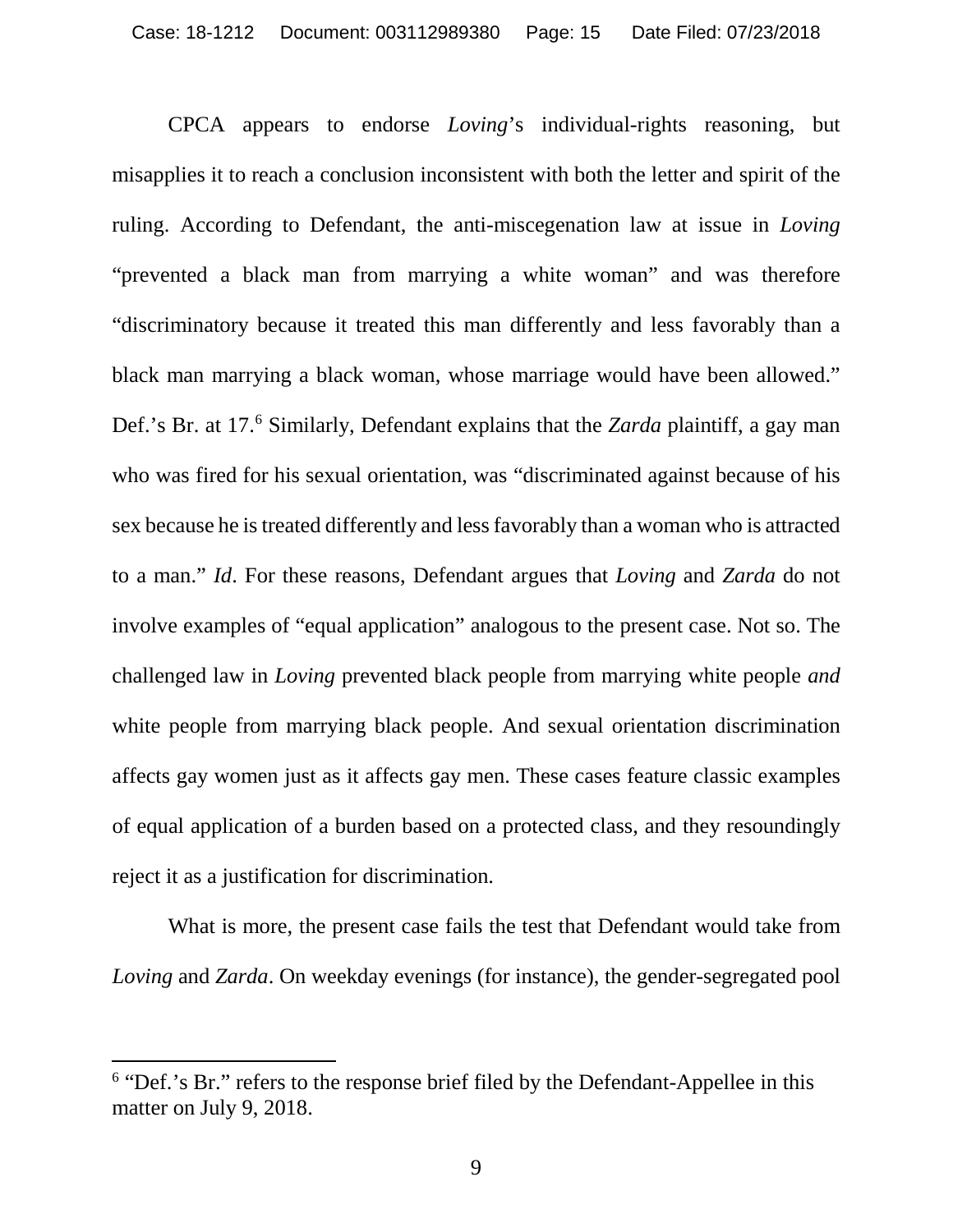schedule prevents a woman from using the pool, thereby treating her "differently and less favorably" than a man wishing to use the pool during that time. Likewise, on weekday mornings (for instance), the schedule prevents a man from using the pool, thereby treating him "differently and less favorably" than a woman. All sixtysix single-gender swimming hours exclude a set of residents, who, by virtue of their gender, are marked for treatment that is different and less favorable. *See* JA156, 158 (2016 Pool Schedules). And nothing would prevent Defendant, under its theory, from eliminating all gender-neutral hours entirely, so long as half the hours were set aside for men, and the other half for women.

Defendant does not—and cannot—dispute that, under its strained equalapplication logic, a pool schedule that dictated certain hours for "black only" swimming and certain hours for "white only" swimming would be permissible, assuming people of both races were accorded "an almost exactly equal number of hours a week, and are thus treated the same." Def.'s Br. at 15; *see* Pls.' Br. at 34 (arguing that acceptance of Defendant's theory would make it "permissible for condominium associations to create racially segregated access to common rooms, child play areas, and swimming pools"); *see cases cited supra* n.2. The analogy to race is particularly relevant because the present case arises under the FHA, which prohibits sex discrimination on the same terms as race discrimination. *See* Robert G. Schwemm, Housing Discrimination Law and Litigation § 11C:1 (July 2017 Update)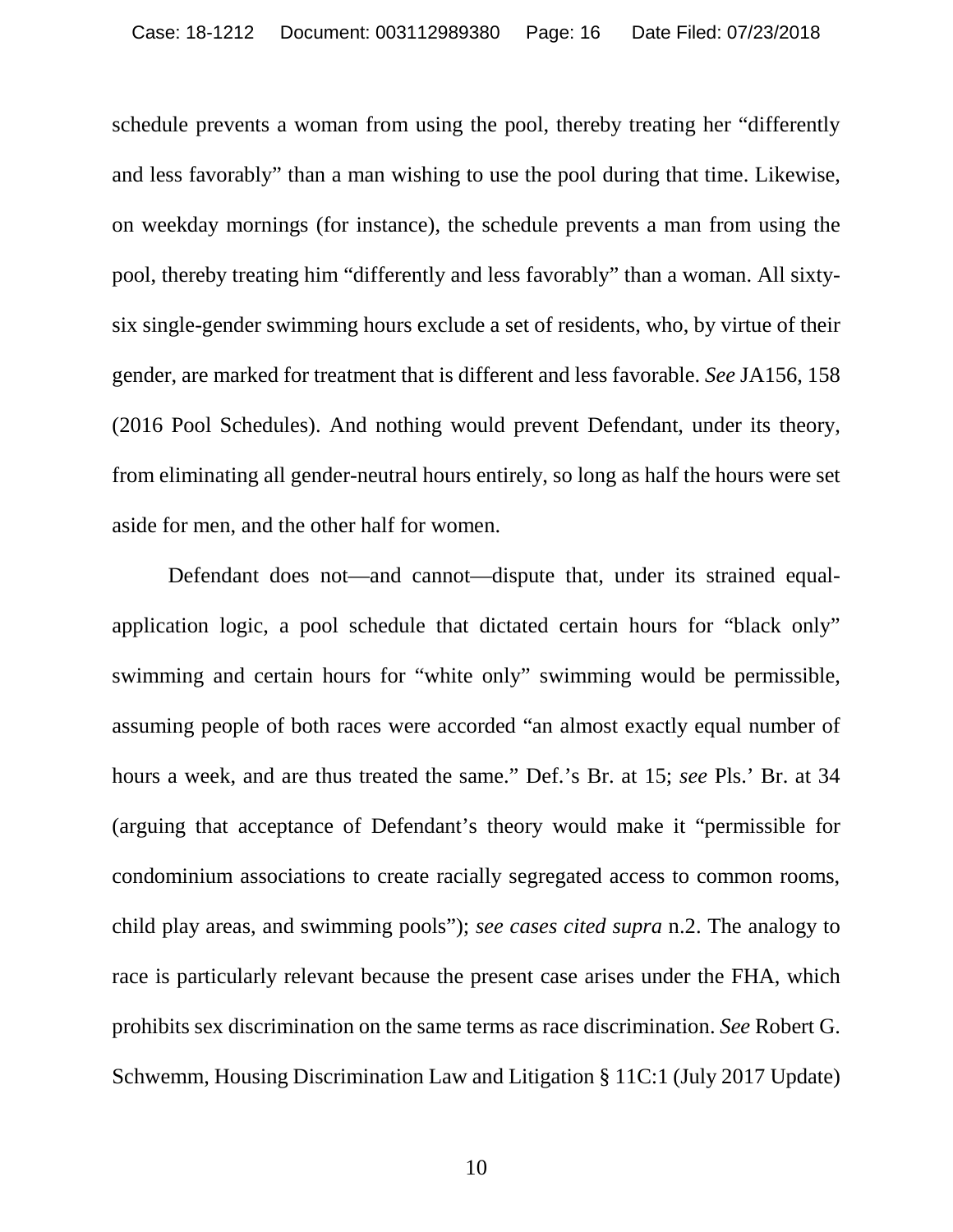(explaining that, under the FHA, "the prohibition against sex discrimination should be understood to ban the same types of practices that would be illegal if undertaken on the basis of race or any other prohibited ground").

Defendant relies on a series of employment cases concerning dress codes and grooming policies for its proposition that facial discrimination is lawful so long as it apportions gender-based limitations in a manner that is roughly balanced. *See* Def.'s Br. at 13-14. But "[w]hether and when the adoption of differential grooming standards for males and females amounts to sex discrimination is the subject of a discrete subset of judicial and scholarly analysis." *Hayden ex rel. A.H. v. Greensburg Cmty. Sch. Corp*., 743 F.3d 569, 577 (7th Cir. 2014). These cases focus on an employer's authority to conscript employees to sell a certain image through the employees' appearances, raising a set of concerns plainly distinguishable from those at issue here, and their reasoning is not transferrable. *See, e.g.*, *Zarda*, 883 F.3d at 119 ("Whether sex-specific bathroom and grooming policies impose disadvantageous terms or conditions is a separate question from this Court's inquiry into whether sexual orientation discrimination is 'because of . . . sex[.]'").

Defendant cites *Jespersen v. Harrah's Operating Co*., 444 F.3d 1104, 1110 (9th Cir. 2006) (en banc), but that case—like the others that Defendants rely on dealt with the narrow context of dress codes and grooming policies. No federal court has extended *Jespersen's* holding beyond this specialized setting. Indeed, at least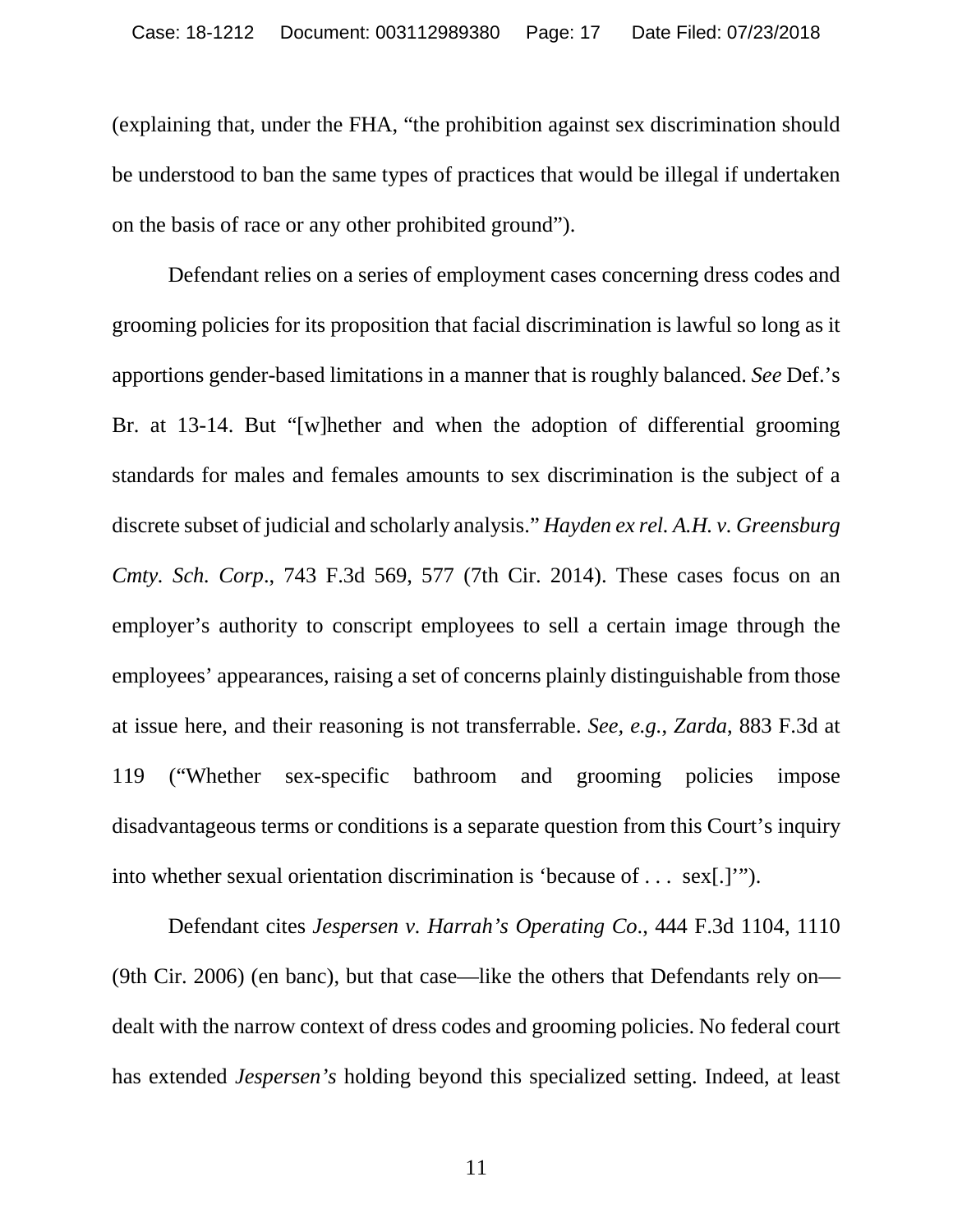two federal courts of appeal have strongly criticized *Jesperson's* reasoning and have refused to apply it in other contexts.

In *EEOC v. R.G.*, 884 F.3d 560, 573 (6th Cir. 2018), the Sixth Circuit noted that the central question in *Jespersen* ("whether certain sex-specific appearance requirements violate Title VII") was not before the court, explaining, "We are not considering, in this case, whether the Funeral Home violated Title VII by requiring men to wear pant suits and women to wear skirt suits." Rather, the court in *R.G.* was tasked with determining "whether the Funeral Home could legally terminate [an employee], notwithstanding that she fully intended to comply with the company's sex-specific dress code, simply because she refused to conform to the Funeral Home's notion of her sex." *Id.* The court added that, even if the employer's sexspecific dress code were at issue, the Supreme Court's governing precedent simply does not support the suggestion that "sex stereotyping violates Title VII *only* when" it results in a heavier overall burden on one gender. *Id.* at 564. According to the Sixth Circuit, under *Price Waterhouse v. Hopkins*, 490 U.S. 228 (1989) (plurality opinion), "an employer engages in unlawful discrimination even if it expects both biologically male and female employees to conform to certain notions of how each should behave." *Id.*

Similarly, in *Zarda*, the U.S. Court of Appeals for the Second Circuit explicitly rejected extending the reasoning of cases like *Jesperson* to other contexts.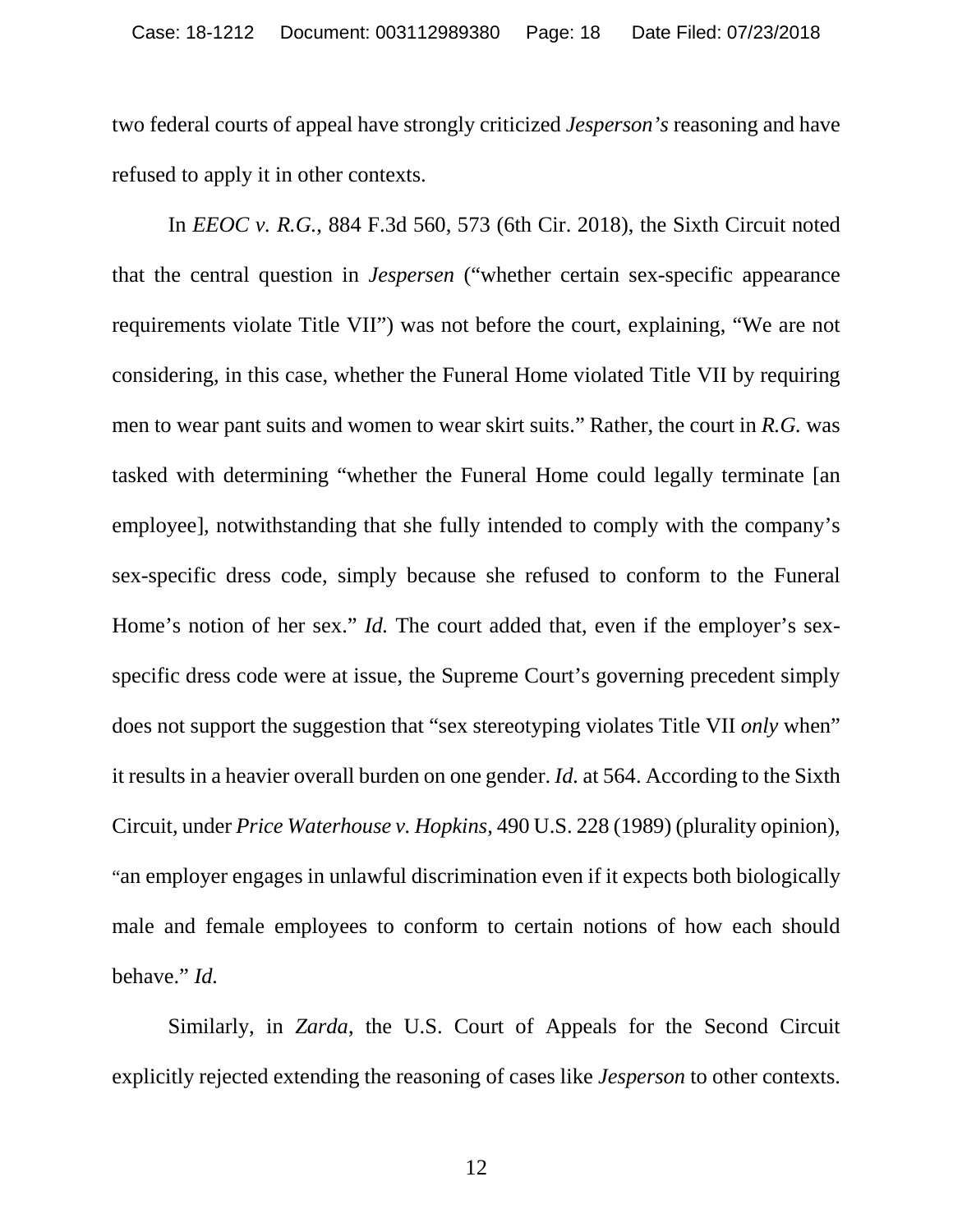883 F.3d at 119. The *Zarda* plaintiff alleged that he was fired, in violation of Title VII, based on his sexual orientation and failure to conform to gender norms. *Id.* at 109. The government argued that, "even if discrimination based on sexual orientation reflects a sex stereotype, it is not barred by *Price Waterhouse* because it treats women no worse than men." *Id.* at 123. The Court rebuffed the argument:

We believe the government has it backwards. *Price Waterhouse* . . . stands for the proposition that employers may not discriminate against women or men who fail to conform to conventional gender norms . . . It follows that the employer in *Price Waterhouse* could not have defended itself by claiming that it fired a gender-non-conforming man as well as a gender-non-conforming woman any more than it could persuasively argue that two wrongs make a right. To the contrary, this claim would merely be an admission that the employer has doubly violated Title VII by using gender stereotypes to discriminate against both men and women. By the same token, an employer who discriminates against employees based on assumptions about the gender to which the employees can or should be attracted has engaged in sex-discrimination irrespective of whether the employer uses a double-edged sword that cuts both men and women.

#### *Id.*

Defendant also attempts to enlist a line of familial-discrimination pooluse cases in support of its position. This maneuver is misleading. In *Llanos v. Estate of Coehlo*, 24 F. Supp. 2d 1052, 1061 (E.D. Cal. 1998), for example, the court found that requiring children to swim in "family pools" and banning them from "adult pools" was facially discriminatory because it "prohibit[ed] children from accessing a large area of the complex." It was this different and less favorable treatment of children, Defendant suggests, that led the court to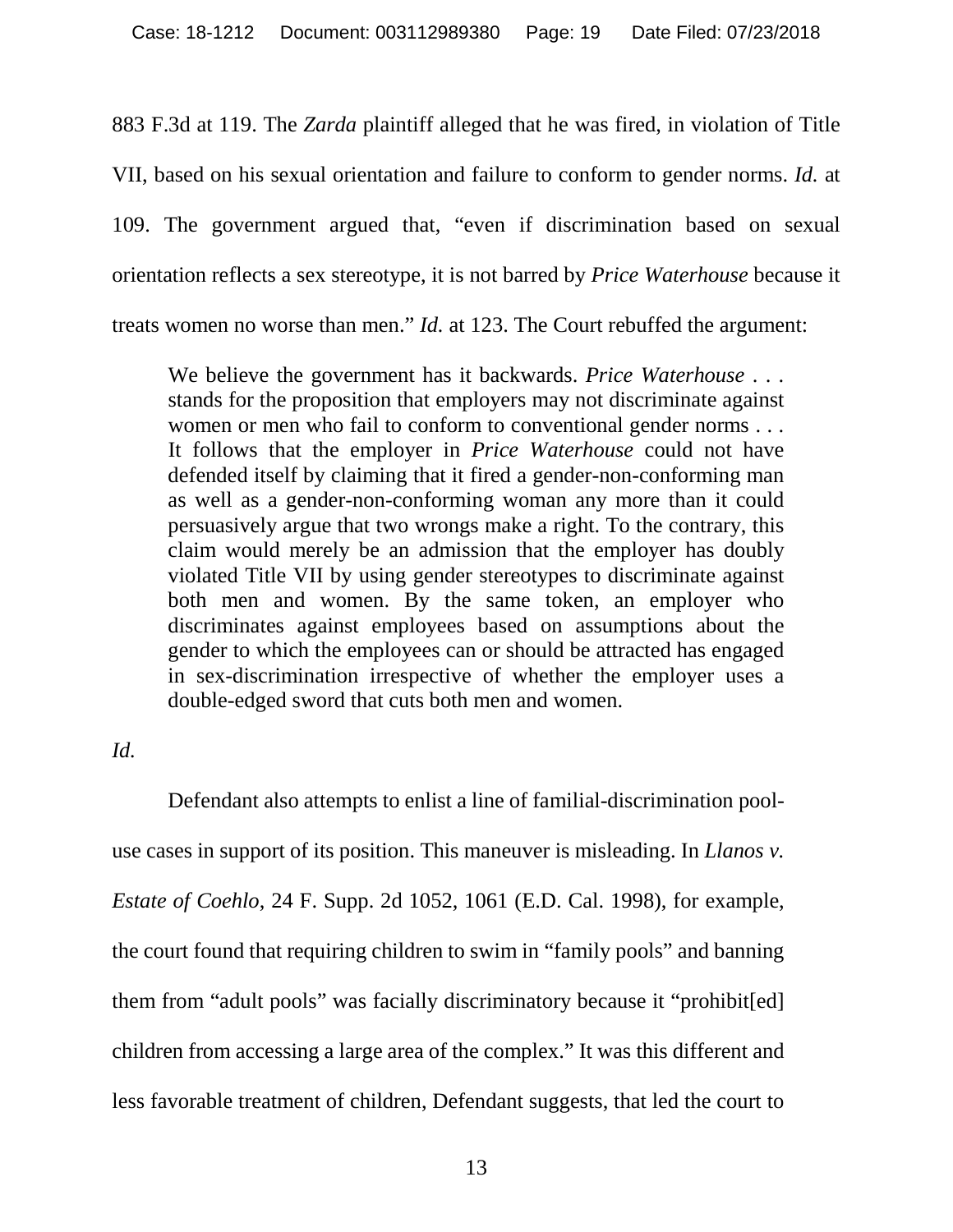find the policy discriminatory. Def.'s Br. at 16. But the treatment would still be different and less favorable if, say, adults without children were banned from swimming in "family pools." Subjecting a second group to reciprocal restrictions does not cure discrimination; it duplicates it.

Imagine that the pool schedule at issue in the present case were altered so that the 32.5 men-only hours remained in place but the 33.5 women-only hours were converted to mixed-gender swimming. Presumably, Defendant would have no trouble identifying this altered schedule as discriminatory: The schedule would severely curtail women's freedom to use the pool when they wished. By what logic does introducing *more* gender-based limitations counteract that deprivation? Matching discrimination against women with symmetrical discrimination against men does not mean that no one is treated "differently and less favorably" because of their gender. It means that everyone is.

#### <span id="page-19-0"></span>**B. The Gender-Segregated Pool-Use Policy Does Not Employ A Neutral Proxy; It Unambiguously Discriminates "Because Of" Sex.**

CPCA makes the puzzling assertion that its pool-use policy, which dictates access explicitly and exclusively based on gender, does not classify "because of sex." In so arguing, Defendant relies on *Community Services, Inc. v. Wind Gap Municipal Authority*, 421 F.3d 170, 177-78 (3d Cir. 2005), which considered whether a sewage authority's decision to designate a facility that cared for people with disabilities as a commercial "personal care home," resulting in an increase in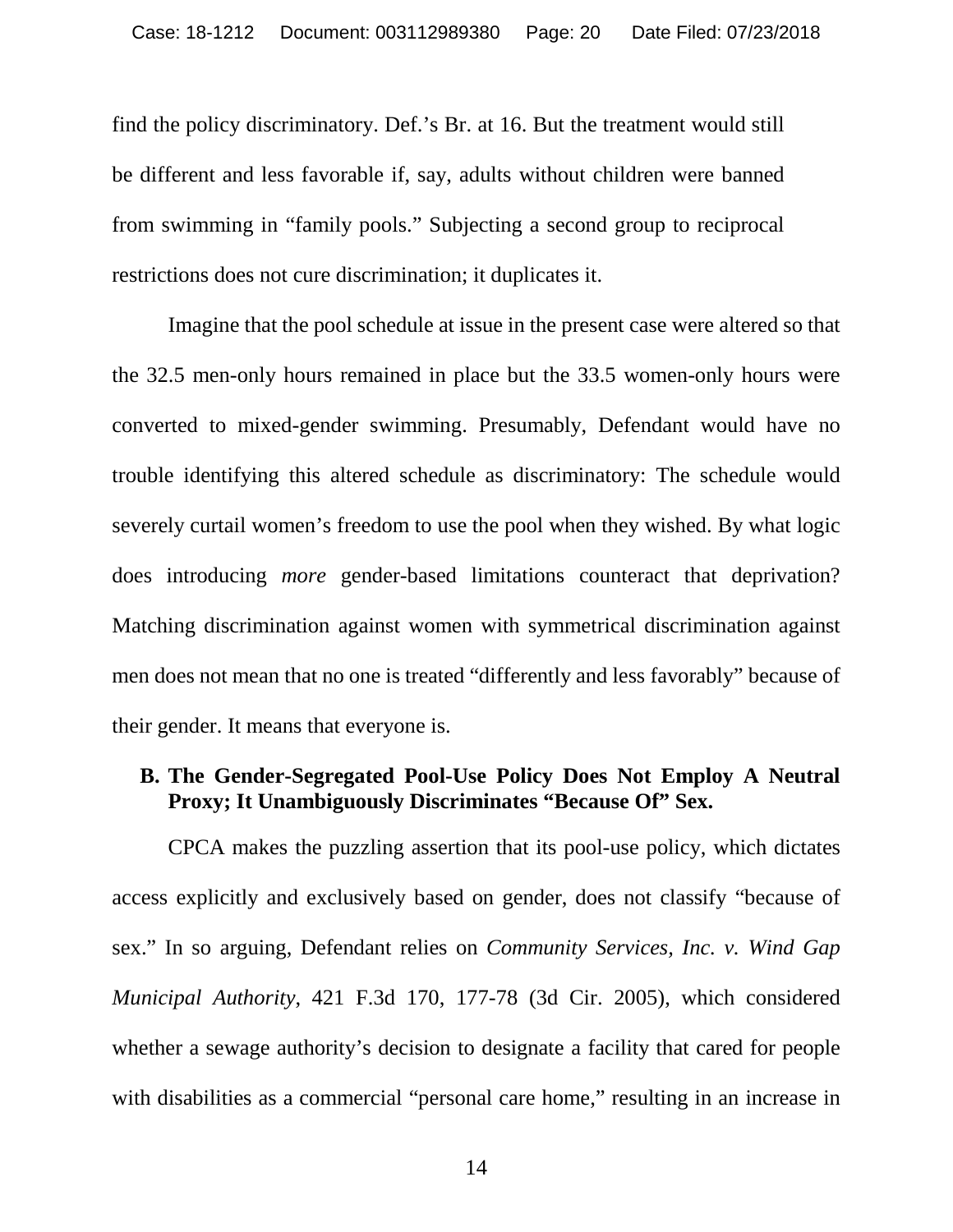sewage fees, had used the designation as a proxy for targeting certain disability statuses. The proxy analysis recognizes that "a regulation or policy cannot 'use a technically neutral classification as a proxy to evade the prohibition of intentional discrimination,' such as classifications based on gray hair (as a proxy for age) or service dogs or wheelchairs (as proxies for handicapped status)." *Id.* (quoting *McWright v. Alexander*, 982 F.2d 222, 228 (7th Cir. 1992)).

*Wind Gap* is wholly inapposite here. There is no alleged proxy in this case. There is no need to "ferret out any indicia that the disparate treatment was covertly 'because of'" sex, *id.* at 179; the disparate treatment was *overtly* because of sex. Generally, to identify disparate treatment, a plaintiff must satisfy the "because of" test "by asking whether the trait at issue (life expectancy, sexual orientation, etc.) is a function of sex." *Zarda*, 883 F.3d at 118. Here, the trait at issue is sex, and reflexively, sex is a "function" of sex.

Defendant goes on to misconstrue the "because of" proxy analysis as an inquiry into the motives or intent underlying a classification. Again, on this point the law could not be more clear: "The motives of drafters of a facially discriminatory [policy], whether benign or evil, is irrelevant to a determination of the unlawfulness of the [policy]." *Horizon House Developmental Servs., Inc. v. Twp. of Upper Southampton*, 804 F. Supp. 683, 694 (E.D. Pa. 1992), *aff'd mem.*, 995 F.2d 217 (3d Cir. 1993). As this Court confirmed in *Wind Gap*, "where a plaintiff demonstrates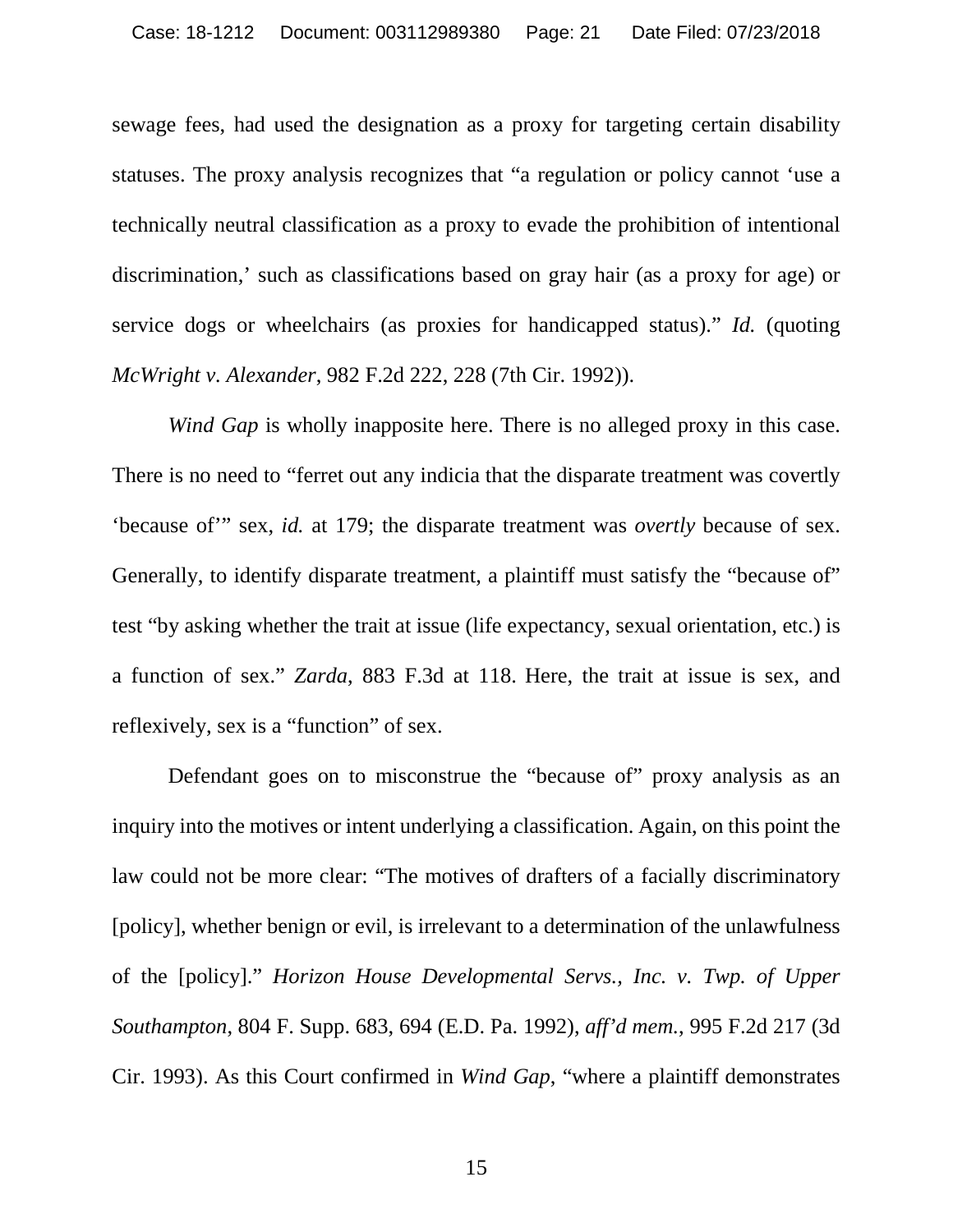that the challenged action involves disparate treatment through explicit facial discrimination, or a facially discriminatory classification, 'a plaintiff need not prove the malice or discriminatory animus of a defendant.'" 421 F.3d at 177 (quoting *Bangerter v. Orem City Corp.*, 46 F.3d 1491, 1501 (10th Cir. 1995)). The fact of discrimination rests not on "why" a policy discriminates, but on "the explicit terms of the discrimination." *United Auto. Workers of Am. v. Johnson Controls, Inc.*, 499 U.S. 187, 199 (1991) ("[T]he absence of a malevolent motive does not convert a facially discriminatory policy into a neutral policy with a discriminatory effect."). The explicit terms of discrimination in this case are undisguised and unmistakable.

## <span id="page-21-0"></span>**II. CPCA MAY NOT JUSTIFY ITS FACIALLY DISCRIMINATORY SEGREGATED POOL SCHEDULE BY CASTING IT AS A RELIGIOUS ACCOMMODATION.**

Defendant's perfunctory suggestion that the FHA requires it to accommodate residents' religious views by imposing a segregated pool policy, lest it face a disparate-impact charge, would turn the FHA on its head: Under Defendant's theory, CPCA—a non-religious, commercial entity—would effectively be entitled to a sweeping religious exemption from the FHA, one far broader than the exemption that the statute explicitly provides to religious organizations. What is more, under the *de facto* religious exemption CPCA seeks, housing providers would be *legally mandated* to adopt policies that invidiously and facially discriminate against members of other protected classes in a variety of ways, based on the religious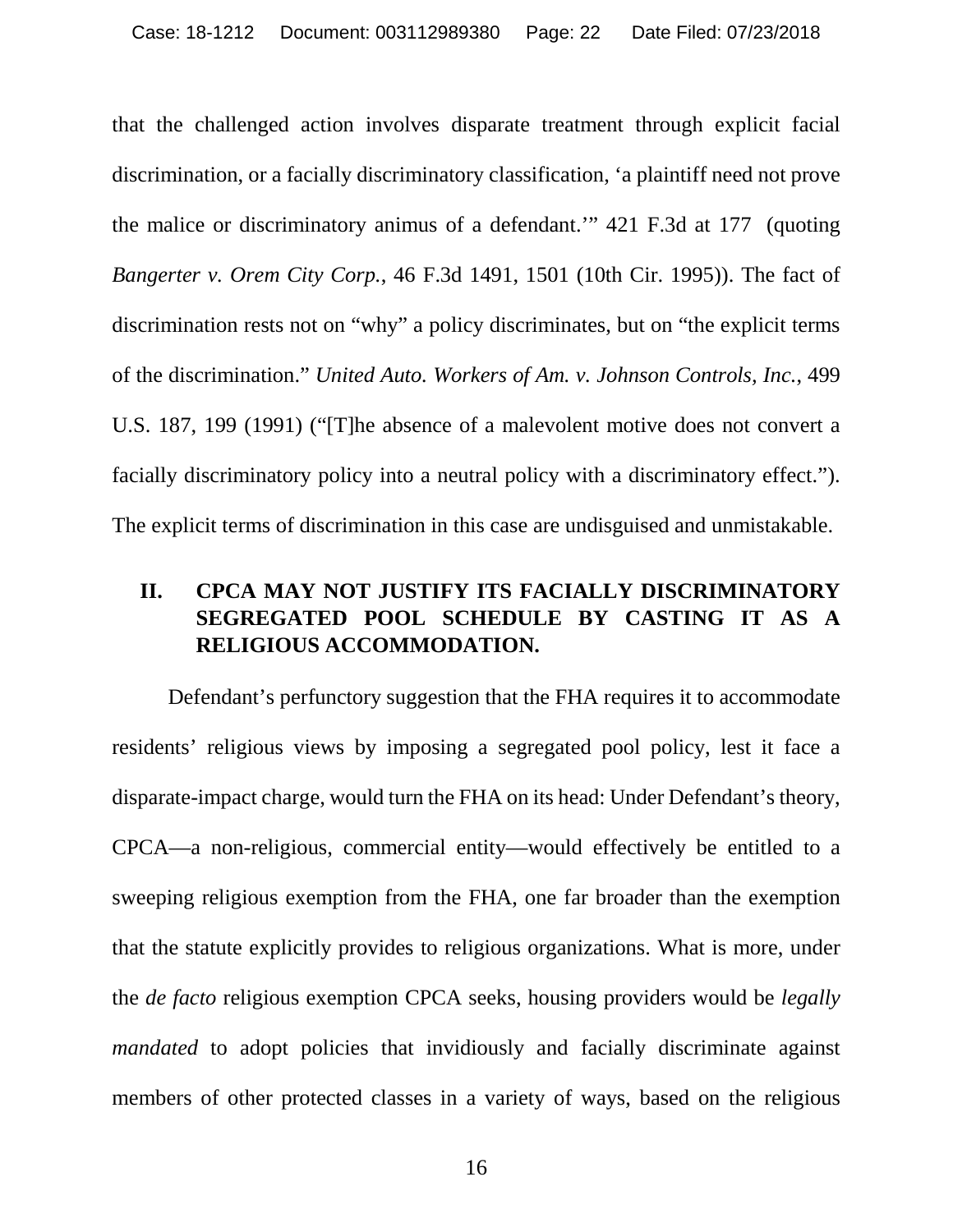beliefs of a majority of residents. Defendant's argument is wrong as a matter of law, and as a matter of common sense.

#### <span id="page-22-0"></span>**A. CPCA Does Not Qualify for the FHA's Religious Exemption.**

Unlike some other anti-discrimination laws, such as Title VII,<sup>[7](#page-22-1)</sup> the FHA does not require religious accommodation. *See, e.g.*, *Bloch v. Frischholz*, 587 F.3d 771, 783 (7th Cir. 2009) (en banc); *Hack v. President & Fellows of Yale Coll.*, 237 F.3d 81, 88 (2d Cir. 2000), *abrogated on other grounds by Swierkiewicz v. Sorema N.A*., 534 U.S. 506 (2002). Congress did, however, incorporate into the statute a religious exemption, 42 U.S.C. § 3607(a), which has been narrowly construed by the courts to ensure that it does not impede "the FHA's broad policy of providing fair housing throughout the United States." *Intermountain Fair Hous. Council v. Boise Rescue Mission Ministries*, 657 F.3d 988, 996 (9th Cir. 2011); *accord U.S. v. Columbus Country Club*, 915 F.2d 877, 883 (3d Cir. 1990).

CPCA is ineligible for this statutory religious exemption—a fact it does not dispute. Nor could it. CPCA is not a "religious organization association, or society,"

<span id="page-22-1"></span><sup>&</sup>lt;sup>7</sup> Despite providing for religious accommodations that would not impose an undue burden, Title VII does not require employers "to allow an employee to impose his religious views on others." *Wilson v. U.S. W. Commc'ns*, 58 F.3d 1337, 1342 (8th Cir. 1995); *see also Peterson v. Hewlett-Packard Co.*, 358 F.3d 599, 607 (9th Cir. 2004) ("[A]n employer need not accommodate an employee's religious beliefs if doing so would result in discrimination against his co-workers or deprive them of contractual or other statutory rights.").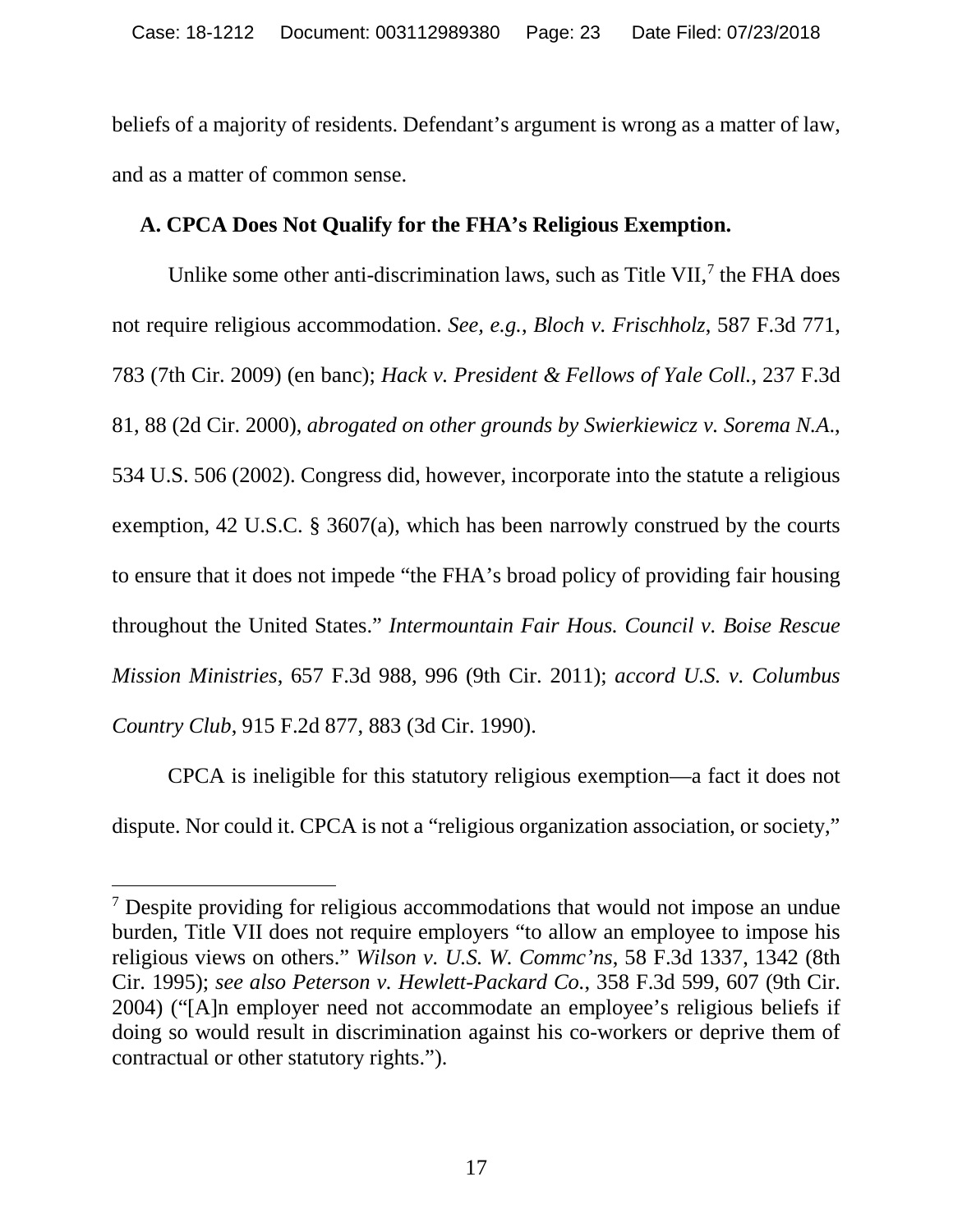or a non-profit organization "operated, supervised, or controlled by or in conjunction with a religious organization, association, or society." *See* 42 U.S.C. § 3607(a); Def.'s Br. at 1 (admitting that CPCA is "not an explicitly religious" community). Indeed, even if CPCA could claim the statutory exemption, it would not be permitted to segregate pool use by gender. The exemption authorizes qualifying religious entities to "limit[] the sale, rental or occupancy of dwellings which it owns or operates for other than a commercial purchase to *persons of the same religion*" or to "giv[e] preference to such persons, unless membership in such religion is restricted on account of race, color, or national origin." 42 U.S.C. § 3607(a) (emphasis added). Except for this limited exemption, which merely allows religious organizations to offer housing to members of the same faith, the FHA does not permit any type of faith-based discrimination. [8](#page-23-0)

<span id="page-23-0"></span> <sup>8</sup> *See* Michael P. Seng, *The Fair Housing Act and Religious Freedom*, 11 Tex. J. C.L. & C.R. 1, 11 (2005) ("[S]ection 3607(a) only exempts religious organizations' preferential treatment of members of their religion. It does not exempt religious organizations that discriminate on a basis other than religion. Because the Fair Housing Act prohibits discrimination based on sex, handicap, or familial status generally, because exemptions are to be narrowly construed, and because Congress has not articulated a sound policy reason that would allow religious organizations to discriminate on the basis of sex, handicap or familial status, this type of discrimination by religious organizations should be illegal under the Act.") (footnotes omitted).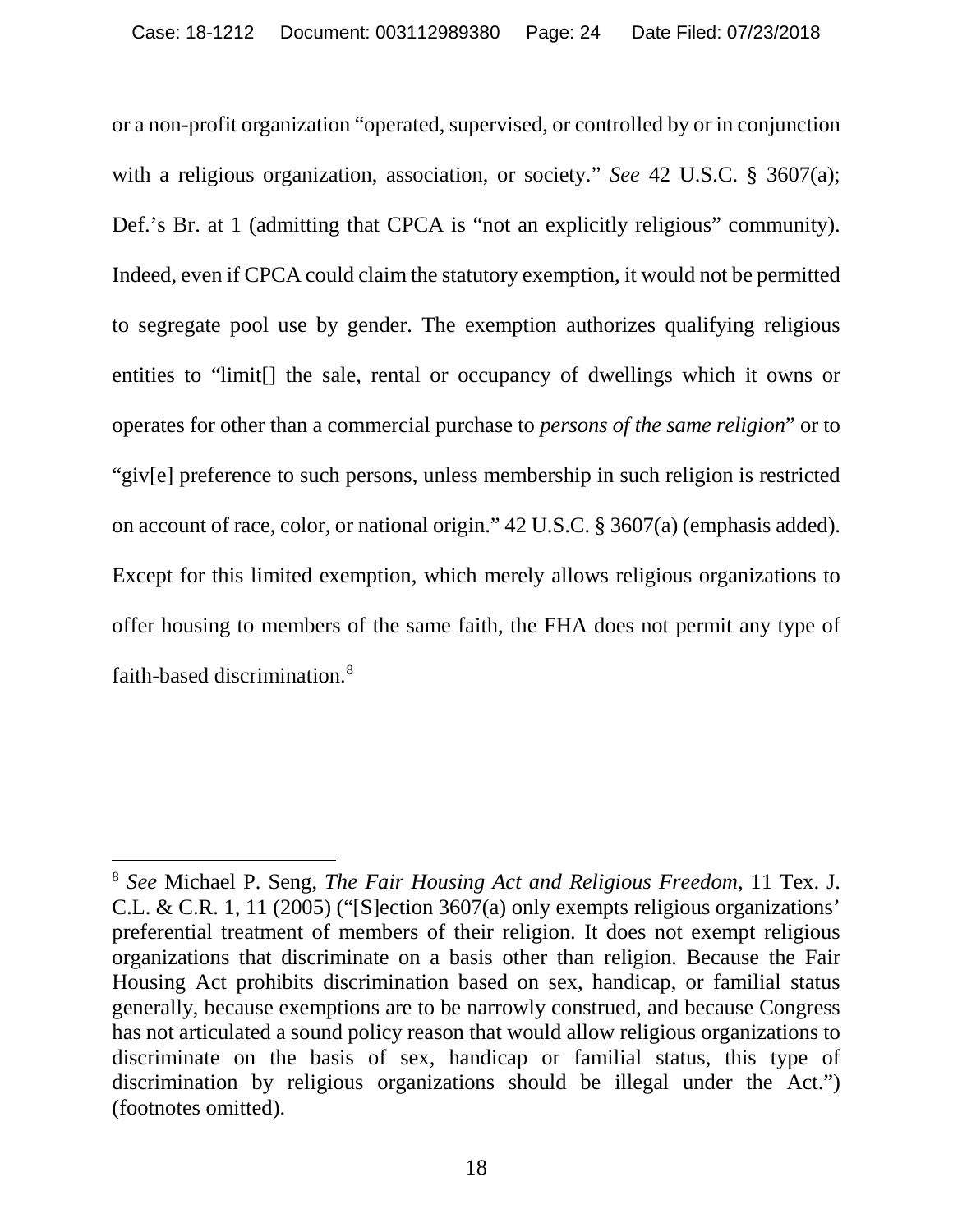#### <span id="page-24-0"></span>**B. The FHA's Disparate-Impact Protections Do Not Require CPCA's Gender-Segregated Pool Policy.**

Recognizing that it does not qualify for the FHA's religious exemption, CPCA instead tries to bootstrap its residents' religious beliefs and the statute's disparateimpact protections into what would be—for all intents and purposes—a religious exemption that is even more expansive than the one afforded actual religious entities. Defendant's argument fails at every step of the disparate-impact analysis.

> 1. *CPCA's unreliable evidence fails to show that a genderintegrated pool schedule would impose a disparate impact.*

<span id="page-24-1"></span>As an initial matter, Defendant's assertion that an integrated pool policy would exercise a disparate impact on CPCA's Orthodox Jewish population is speculative. To maintain a disparate-impact claim against CPCA, a resident would have '"the burden of proving that a challenged practice caused or predictably will cause a discriminatory effect.'" *Tex. Dep't of Hous. & Cmty. Affairs v. Inclusive Cmtys. Project, Inc.*, 135 S. Ct. 2507, 2514 (2015) (quoting 24 C.F.R. §  $100.500(c)(1)$  (2014)). "Speculation as to the potential for disparate impact cannot serve as evidence of such impact itself." *Walls v. City of Petersburg*, 895 F.2d 188, 191 (4th Cir. 1990).

Here, CPCA's "evidence" of disparate impact boils down to its contention that "more than 70% of its residents [are] Orthodox Jews adhering to strict *tzniut* laws . . . [who] could only swim if the pool had single-sex swimming times." Def.'s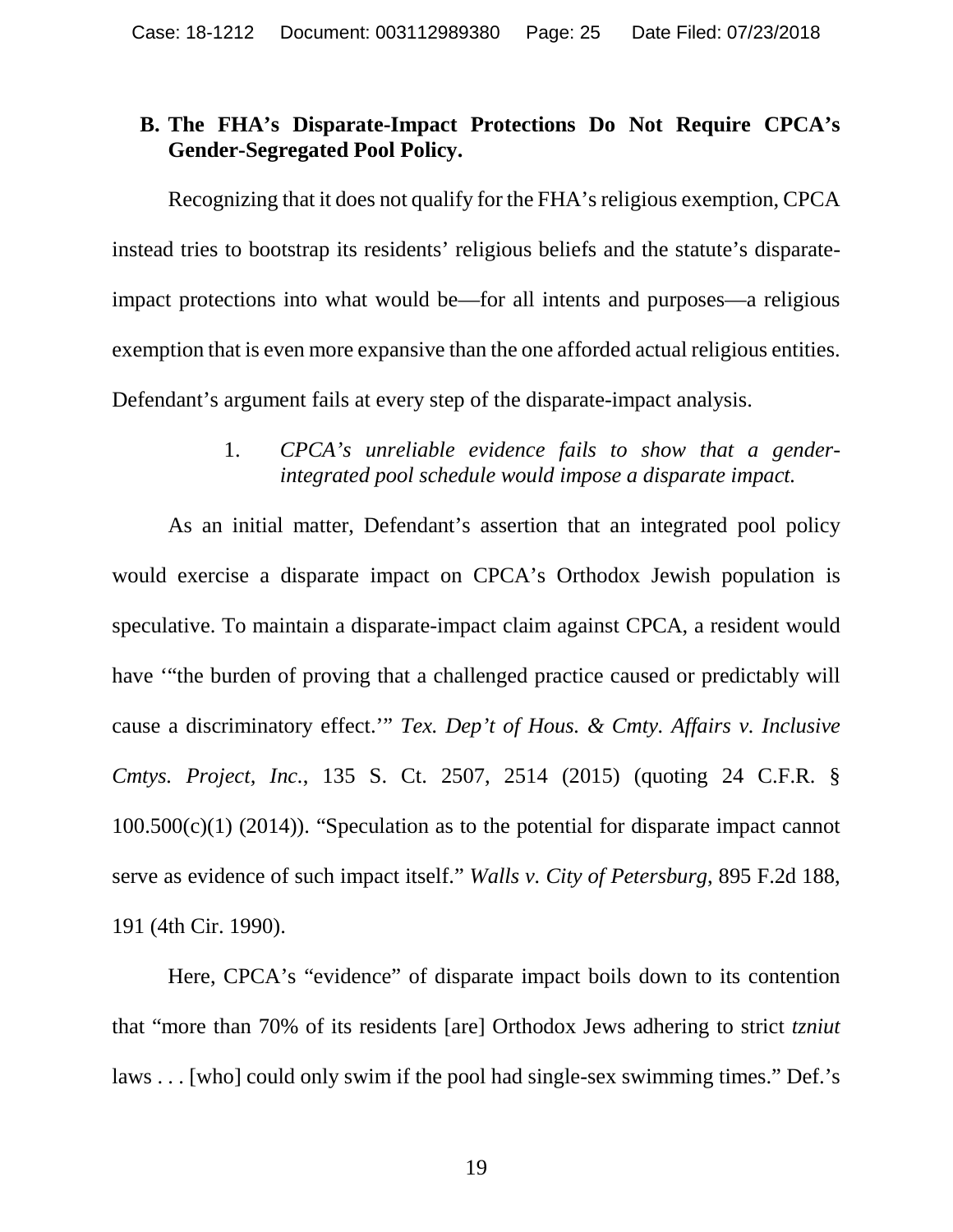Br. at 9. Although such statistical evidence can, in some instances, demonstrate a disparate impact, courts are not "obliged to assume that . . . statistical evidence is reliable." *Blunt v. Lower Merion Sch. Dist*., 767 F.3d 247, 276 (3d Cir. 2014) (pointing, for example, to "the weaknesses inherent in small or incomplete data sets and/or inadequate statistical techniques").

CPCA has proffered no reliable evidence supporting its statistical claims. Rather, Fagye Englemen, the Board treasurer, testified that she keeps an unofficial list of Orthodox Jewish residents, which she compiled in her personal capacity. According to Engleman, the list is "just a service [she] personally provide[s]," and "[i]t has nothing to do with the board." JA97 (Engleman Dep. 99:21-25). Though Defendant relies heavily on Engleman's list, that document is not in the record and CPCA has not produced a copy.

Likewise, CPCA has not produced any evidence showing how Engleman assembled the list or whether any steps were taken to ensure its accuracy. Nor has CPCA offered any evidence that all residents on Engleman's unofficial list would be deterred from using the pool under a gender-neutral pool policy. It is welldocumented that, even within the same religious sect, adherents often follow divergent practices. *See, e.g.*, Alan Cooperman & Gregory A. Smith, *Eight Facts about Orthodox Jews from the Pew Research Survey*, Pew Research Ctr. (Oct. 17, 2013), http://www.pewresearch.org/fact-tank/2013/10/17/eight-facts-about-orthodo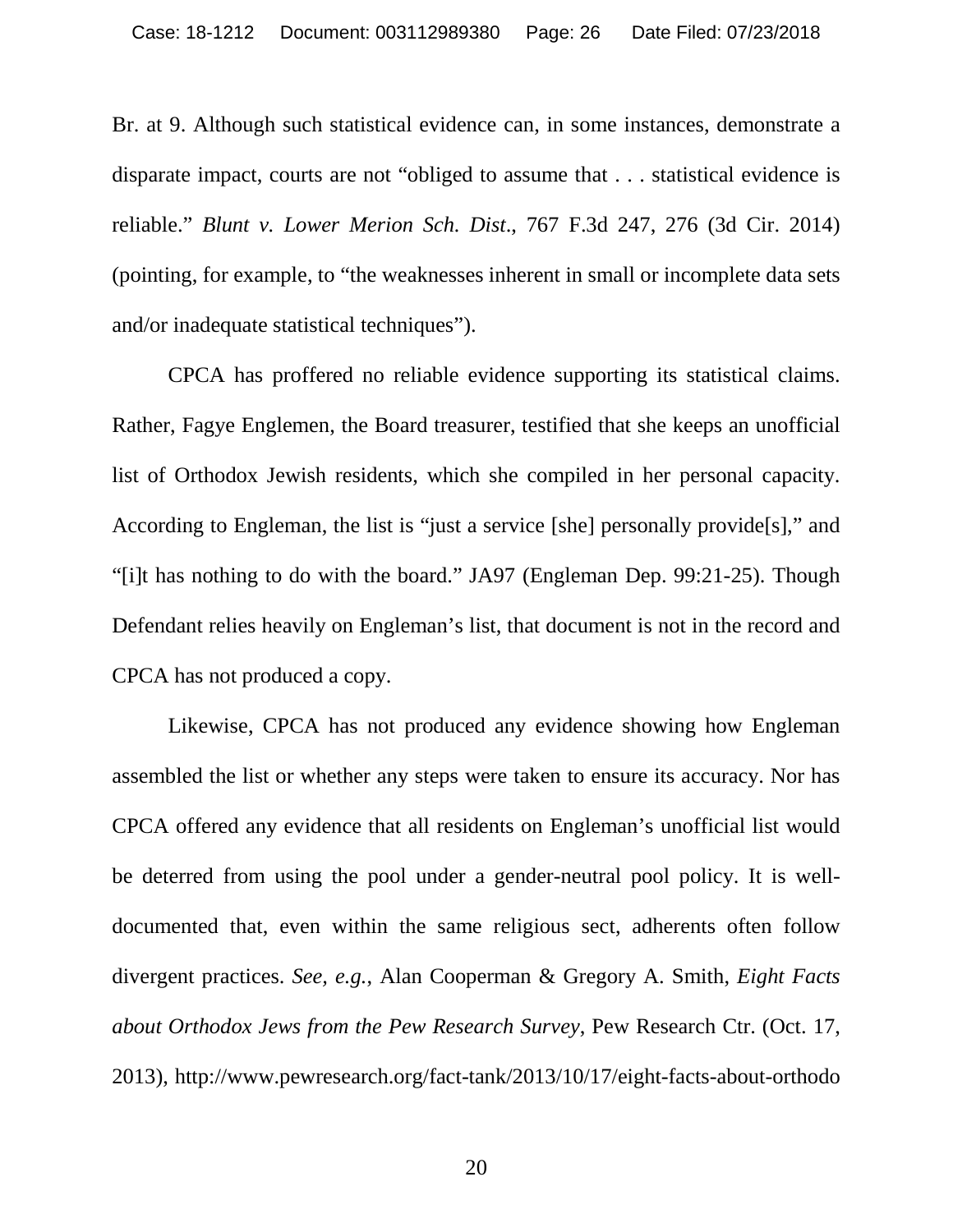x-jews-from-the-pew-research-survey/ ("Not all Jews who describe themselves as Orthodox always meet all the standards that might be considered normative for their group. For example, while 77% of Orthodox Jews say they refrain from handling or spending money on the Sabbath, 22% say they do not."). Yet, it appears that Engleman (and Defendant) simply made assumptions about how every resident whom she believes to be an Orthodox Jew would respond to an integrated pool schedule. *See* JA97 (Engleman Dep. 100:22-24) (testifying that she did not use her list to poll people regarding pool hours because "[i]t was just self-understood").<sup>[9](#page-26-0)</sup>

In relying on the 70% statistic, CPCA and Engleman additionally presumed that all Orthodox Jewish residents within the community (or, at least, those whom Engleman believes to be Orthodox Jewish, as reflected on her list) use the pool. In fact, CPCA has proffered no evidence showing the number of residents who use the

<span id="page-26-0"></span><sup>&</sup>lt;sup>9</sup> CPCA has not proffered any record of residents making requests for segregated hours or registering opposition to an integrated pool schedule. And, the "poll" that Defendant mentions in its statement of the case, Def.'s Br. at 5, was ad hoc and completely unrigorous: Defendant asked women using the pool during "Ladies Swim" time from 3 p.m. to 5 p.m. whether they would like additional "Ladies Swim" time, limited to residents only. JA93 (Engleman Dep. 81:8-82:17). No matter—even if most residents would vote in favor of a gender-segregated pool schedule, community support for a discriminatory policy does not override the FHA's protections. *Cf., e.g.*, *Glass Bottle Blowers*, 520 F.2d at 697; *Step by Step, Inc. v. Ass'n of Relatives & Friends of AIDS Patients v. Regulations & Permits Admin.*, 740 F. Supp. 95, 104 (D.P.R. 1990) (noting that a "discriminatory act would be no less illegal simply because it enjoys broad political support"); *accord W. Va. State Bd. of Educ. v. Barnette*, 319 U.S. 624, 638 (1943) (holding that some subjects belong "beyond the reach of the majorities and officials" and that "fundamental rights may not be submitted to vote" nor depend on the outcome of elections).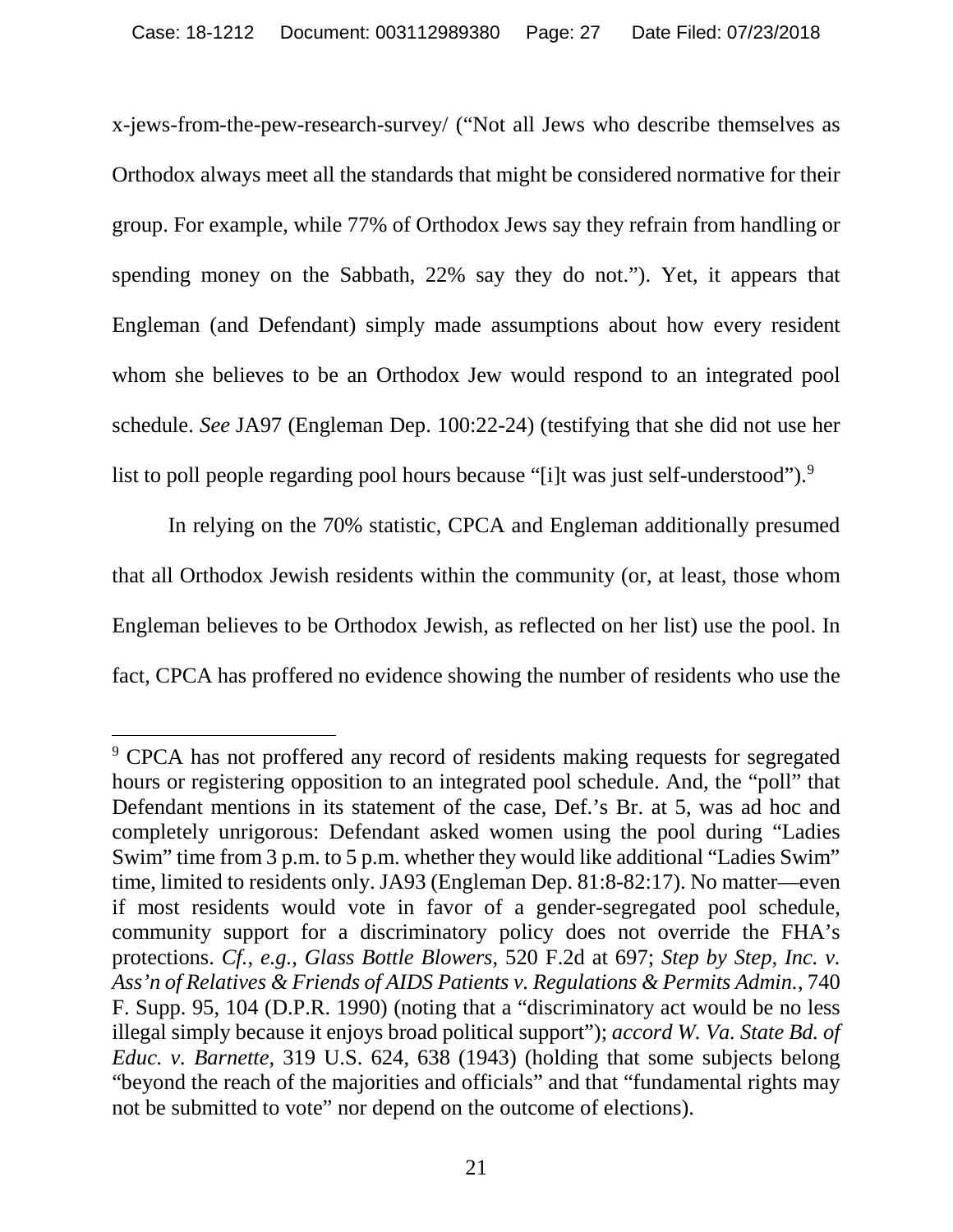pool or the number of residents who generally object to swimming with the opposite gender. Built on multiple levels of assumption—and not backed up by any official records or other documentation—CPCA's 70% figure, then, is the definition of unreliable. It is insufficient to support Defendant's disparate-impact defense.

> 2. *CPCA cannot demonstrate that an integrated pool schedule would be the legal cause of any disparate impact.*

<span id="page-27-0"></span>CPCA also has failed to offer evidence sufficient to satisfy the FHA's "robust causality" requirement for disparate-impact claims. *See Inclusive Cmtys.*, 135 S. Ct. at 2523. In *Inclusive Communities*, the Supreme Court opined that a plaintiff likely could not establish a causal connection between the challenged policy and the identified disparate impact where "federal law substantially limits the [Defendant's] discretion" vis-à-vis the policy. *Id.* at 2524. So too here.

Any resident challenging an integrated, facially neutral pool policy on religious grounds could not prove causality because federal law—in this case, the FHA—limits CPCA's discretion in setting the terms of access to facilities and services within the community. By its express language, the FHA prohibits policies that intentionally and facially discriminate on the basis of gender or any of the statute's enumerated classes. *See generally* Pls.' Br. at 17-35. In other words, it is federal law that mandates a facially neutral policy when it comes to protected classes, and, therefore, federal law—not CPCA's policy itself—would cause the disparate impact, if any.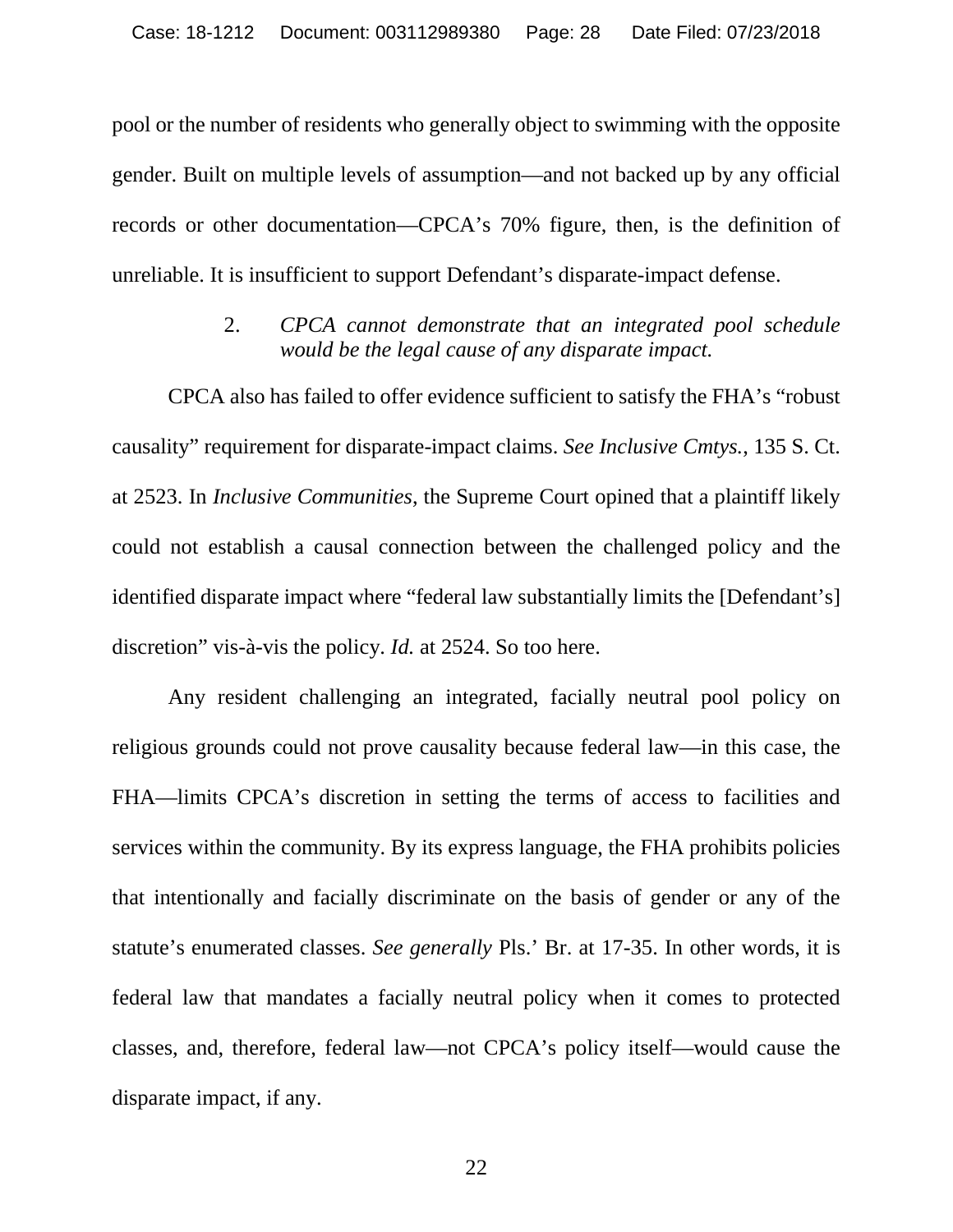<span id="page-28-0"></span>3. *An integrated pool schedule is necessary to achieve a valid interest: the maintenance of a pool policy that does not perpetuate intentional, facial discrimination against a protected class.*

Even if a resident challenging an integrated pool schedule could somehow establish a *prima facie* case for disparate impact, CPCA would not be required to adopt a gender-segregated policy as a remedy. First, in *Inclusive Communities*, the Supreme Court made clear that, in the housing context, disparate effects generally should not be remedied by relying on facial classifications. *See Inclusive Cmtys.*, 135 S. Ct. at 2524. (expressing concerns about "[r]emedial orders that impose racial targets or quotas").

Second, the Court also emphasized that housing providers must be given an opportunity to "state and explain the valid interest served by their policies." *Id.* at 2512-15 (noting that, under HUD rules, after a plaintiff makes a *prima facie* case, "the burden shifts to the defendant to prov[e] that the challenged practice is necessary to achieve one or more substantial, legitimate, nondiscriminatory interests") (quotation marks omitted). According to Defendant, "[i]t is unclear what 'substantial, legitimate, nondiscriminatory interest,' if any, would be served" by an integrated pool schedule. Def.'s Br. at 22. On the contrary, CPCA has an obvious interest in steering clear of a pool policy that perpetuates intentional discrimination against a protected class. The FHA prohibits the very type of intentional, facial discrimination that a gender-segregated pool schedule entails, and CPCA's interest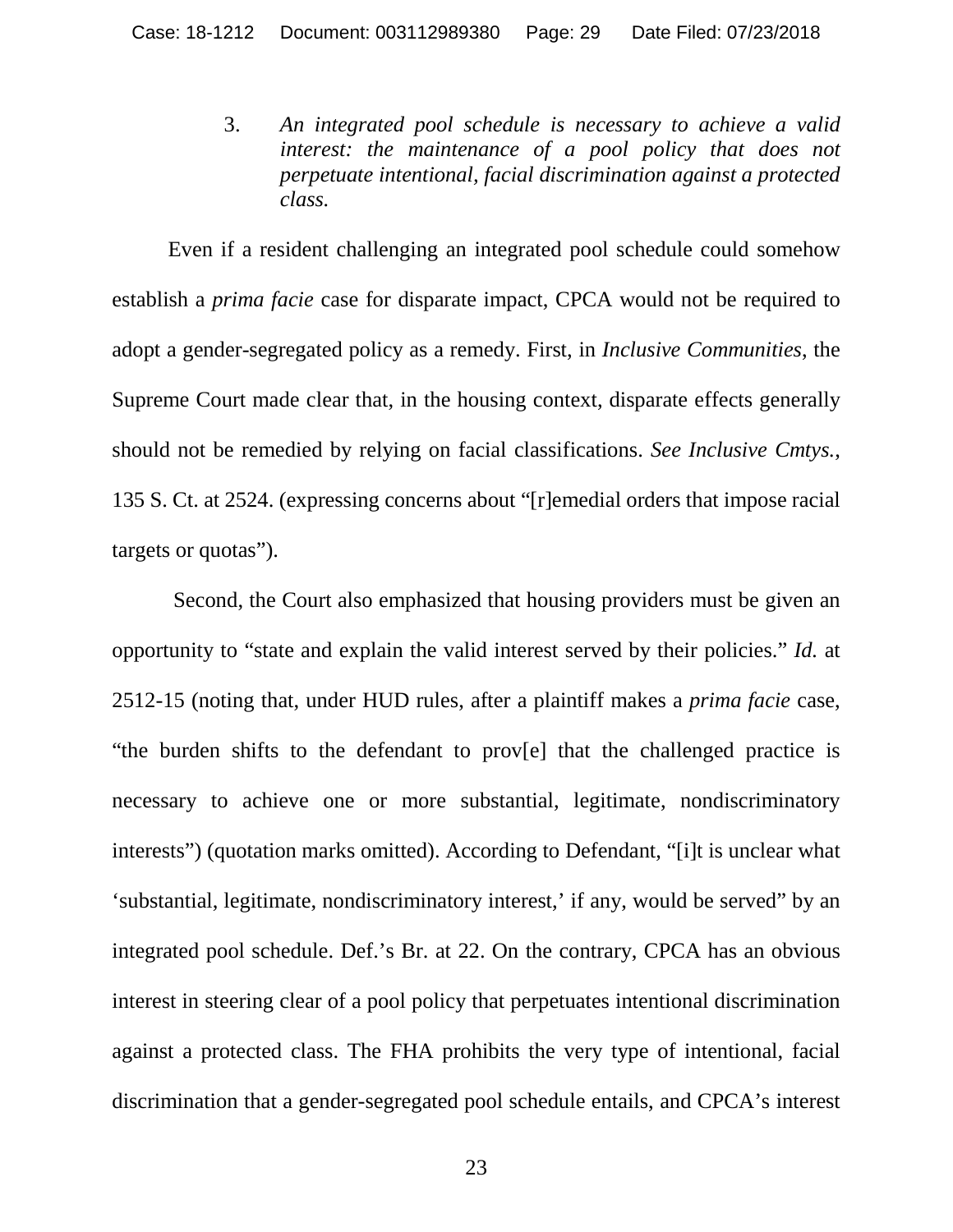in complying with this legal mandate is plainly substantial, legitimate, and nondiscriminatory. *Cf., e.g.*, *Ochs v. Thalacker,* 90 F.3d 293, 297 n.3 (8th Cir. 1996) (rejecting prisoner's demand that he be placed in a cell with a white cellmate because, although the prisoner was "free to hold beliefs, including religious beliefs, that are contrary to public policy or the majority's views," he could "not be permitted to compel prison administrators to accommodate those beliefs through secular actions that would put the prison in conflict with federal and state laws and policies").

Given the nature of the interest here—avoiding a pool schedule that intentionally and facially segregates access based on a protected class—there simply could not be a less discriminatory alternative than actually maintaining an integrated swimming schedule (*i.e*., one that that does not expressly limit pool access based on gender or any other protected class).<sup>[10](#page-29-1)</sup>

## <span id="page-29-0"></span>**III. CPCA'S PROPOSED INTERPRETATION OF THE FHA WOULD OPEN THE DOOR TO WIDESPREAD DISCRIMINATION IN HOUSING.**

CPCA warns that, if the Court rules against its segregated pool schedule, "the majority of residents may even vote to shut down the pool entirely." Def.'s Br. at

<span id="page-29-1"></span><sup>&</sup>lt;sup>10</sup> HUD regulations provide that a plaintiff alleging disparate impact has the burden of proving that the interest cited by a defendant could be served by another practice that has a less discriminatory effect. 24 C.F.R.  $\S$  100.500(c)(3).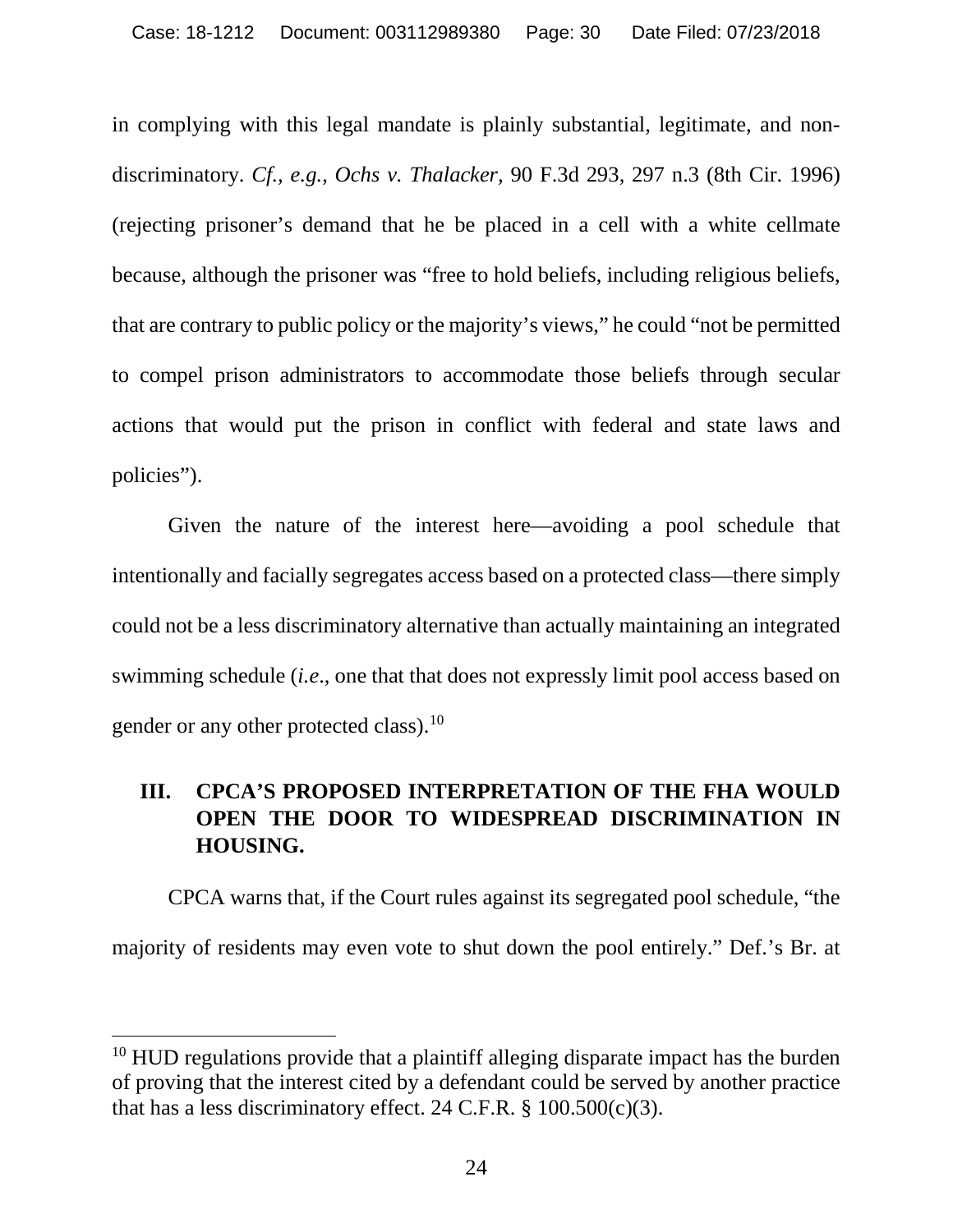24.[11](#page-30-0) Defendant's threat echoes the unfortunate response of some cities and towns to the federal courts' rulings that public swimming pools must be desegregated. *See, e.g.*, *Palmer v. Thompson*, 403 U.S. 217, 219 (1971) (holding that closure of pools to avoid integration did not violate Equal Protection Clause). But, as illustrated by the examples referenced in the introduction to this reply, the alternative proposed by CPCA is hardly better for those who would be victimized by the widespread intentional discrimination that could be unleashed under Defendant's view of the FHA.

CPCA also suggests that an unfavorable ruling would increase segregation by incentivizing Orthodox Jewish residents to eschew mixed-faith communities. Def.'s Br. at 24. Board treasurer Engleman testified, however, that the pool schedule has had "nothing to do with" Orthodox Jewish residents' decisions to move into the community. JA100 (Engleman Dep. 112:18-113:16). Moreover, the same criticism could be made of Defendant's practice of tailoring community policies to the religious dictates of residents who follow a particular faith: Those who do not follow that faith are likely to get the message that the condominium association favors

<span id="page-30-0"></span><sup>&</sup>lt;sup>11</sup> Should CPCA close its pool, Plaintiffs reserve their right to challenge the decision under any applicable local, state, and federal laws—including the FHA, to the extent that the closure represents intentional favoritism of one faith and discrimination against those who do not adhere to that faith. *See, e.g., Bachman v. St. Monica's Congregation*, 902 F.2d 1259, 1261–62 (7th Cir. 1990) (noting that "to give a preference to Catholics is to discriminate against non-Catholics, to discriminate in other words on religious grounds" under section 3604 of the FHA).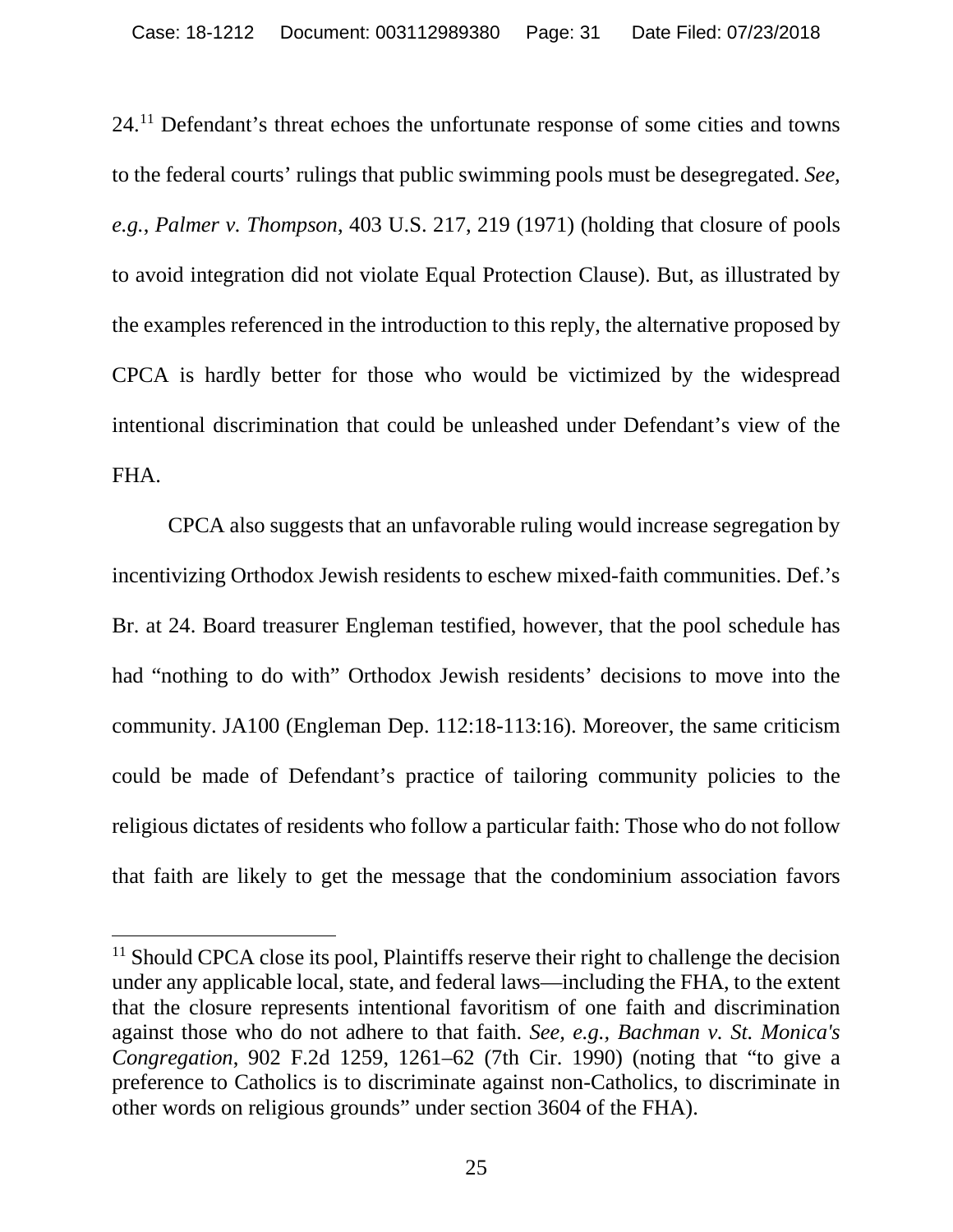Orthodox Jewish residents and that non-adherents are unwelcome, deterring people of other faiths from living there and resulting in a less integrated, more homogenous community.

#### **CONCLUSION**

<span id="page-31-0"></span>For the foregoing reasons, Plaintiffs respectfully request that the Court reverse the decision below and direct the district court to enter summary judgment in favor of Plaintiffs with respect to their Fair Housing Act claim. Further, in the interest of judicial economy, convenience, and fairness to parties, Plaintiffs request that the Court also vacate the district court's remand order as it pertains to Plaintiffs' state law claims.

Respectfully submitted,

Dated: July 23, 2018 /s/José Román

José D. Román (NJ ID 017162002) Powell & Román, LLC 131 White Oak Lane Old Bridge, New Jersey 08857 (732) 679-3777 jroman@lawppl.com

/s/ Jeanne LoCicero Jeanne LoCicero (NJID 024052000) Liza Weisberg (NJ ID 247192017) Edward Barocas (NJID 026361992)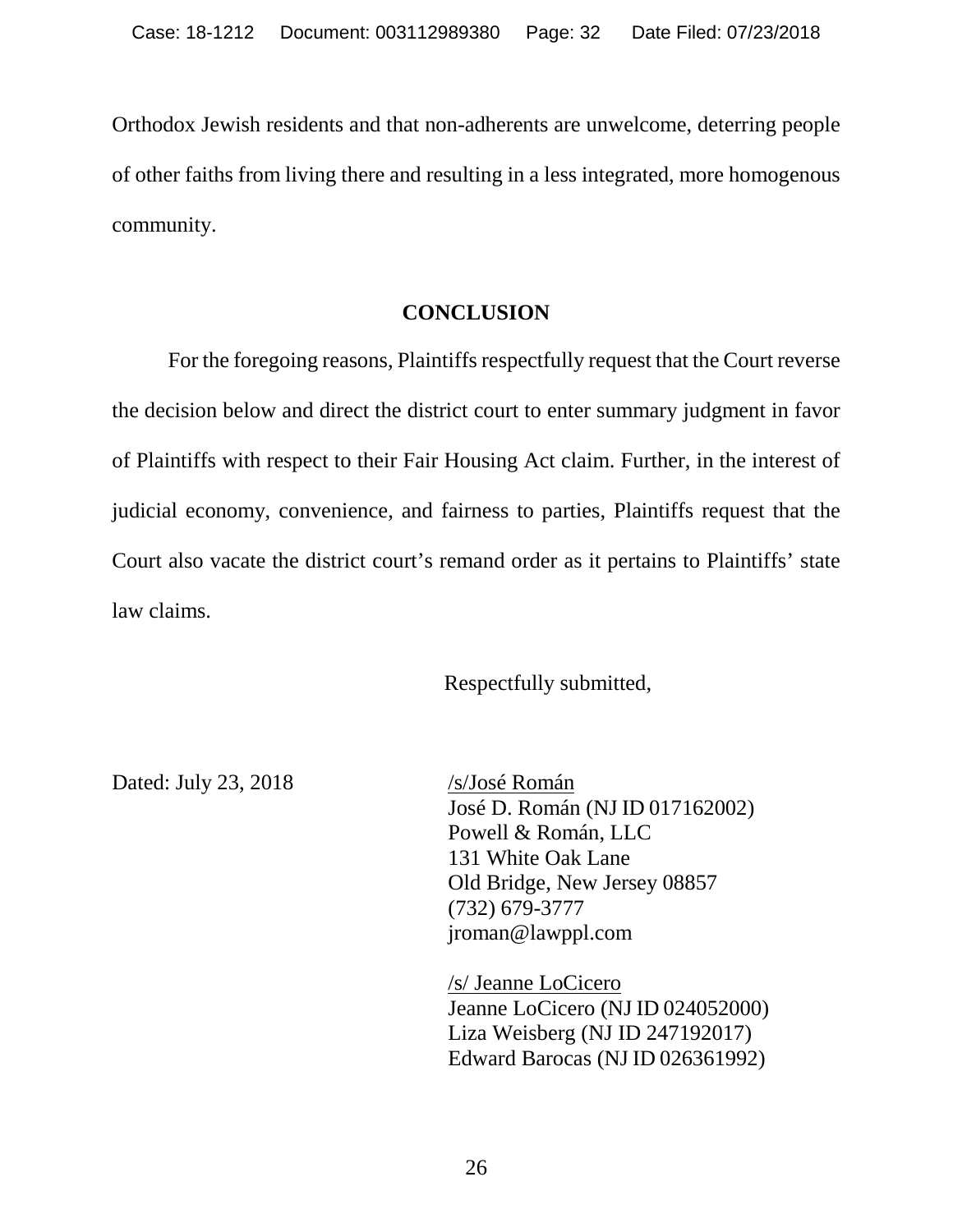American Civil Liberties Union of New Jersey Foundation P.O. Box 32159 Newark, NJ 07102 (973) 854-1703 jlocicero@aclu-nj.org

/s/Sandra S. Park Sandra S. Park (NY ID 4122370) Lenora M. Lapidus (NY ID 2414225) American Civil Liberties Union Women's Rights Project 125 Broad Street, 18th Floor New York, NY 10004 (212) 519-7871 spark@aclu.org

/s/ Daniel Mach Daniel Mach (DC ID 461652) Heather L. Weaver (DC ID 495582) American Civil Liberties Union Program on Freedom of Religion and Belief 915 15th Street NW dmach@aclu.org Washington, DC 20005 (202) 675-2330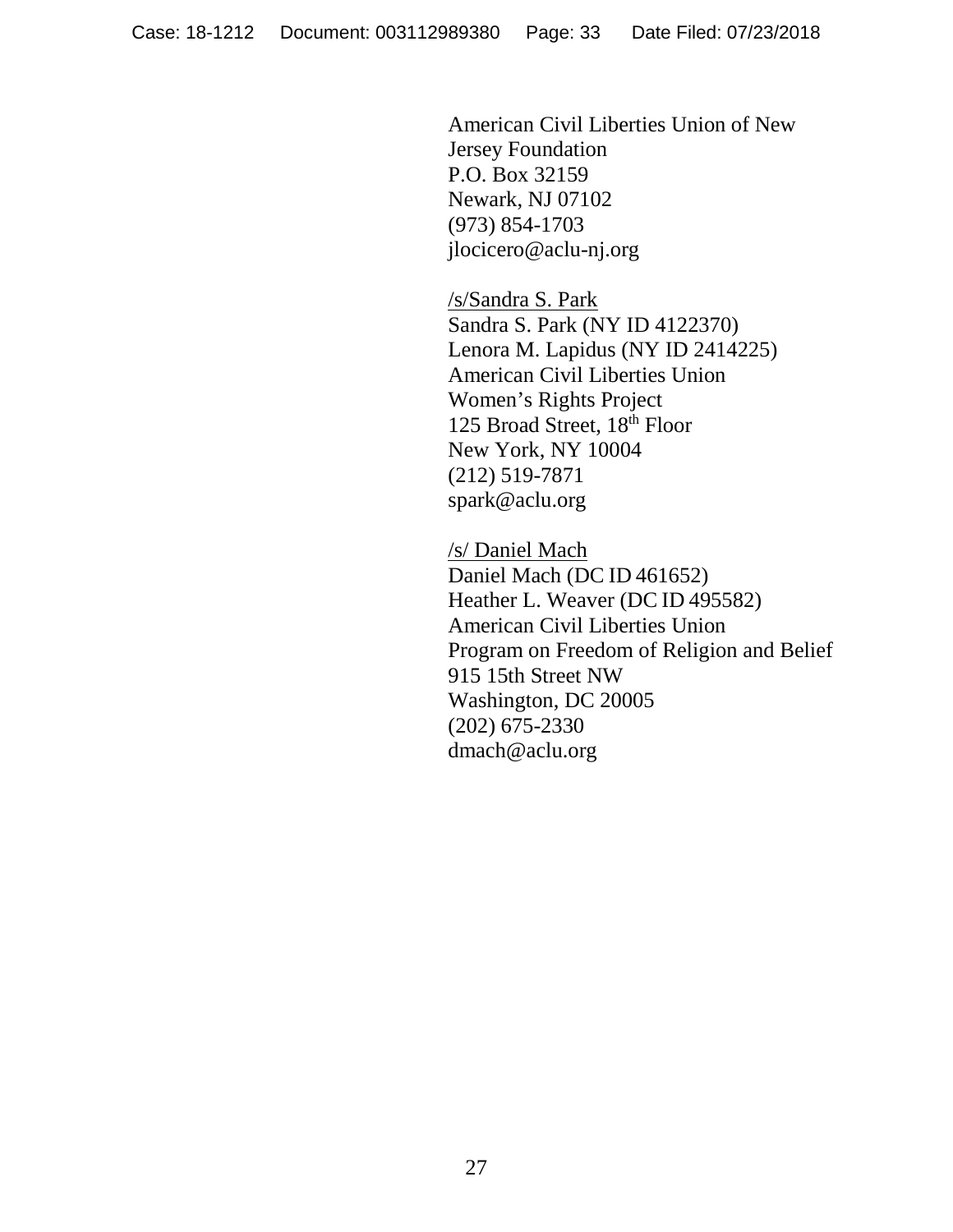### **CERTIFICATE OF BAR MEMBERSHIP**

<span id="page-33-0"></span>I hereby certify that I am counsel of record and I am a member in good standing of the Bar of the United States Court of Appeals for the Third Circuit.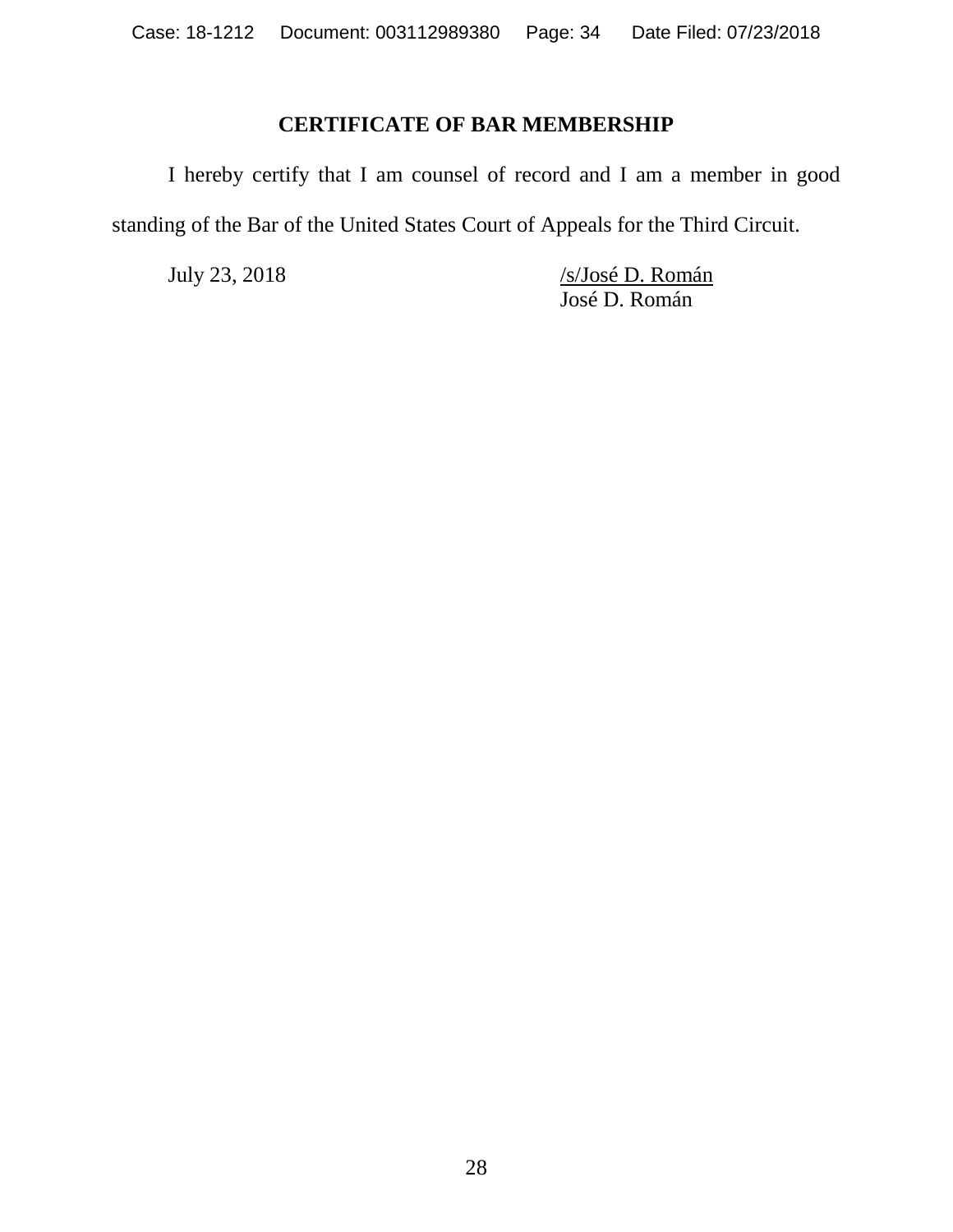#### **CERTIFICATE OF COMPLIANCE WITH WORD COUNT**

<span id="page-34-0"></span>I hereby certify that this brief complies with the type-volume limitations of Federal Rules of Appellate Procedure 32(a)(7)(B)(ii) because the brief (as indicated by word processing program, Microsoft Word 2016, Version 16.0.4591.1000) contains 6,302 words, exclusive of the portions excluded by Rule 32(f). I further certify that this brief complies with the typeface requirements of Rule 32(a)(5) and type style requirements of Rule 32(a)(6) because this brief has been prepared in the proportionally spaced typeface of 14-point Times New Roman.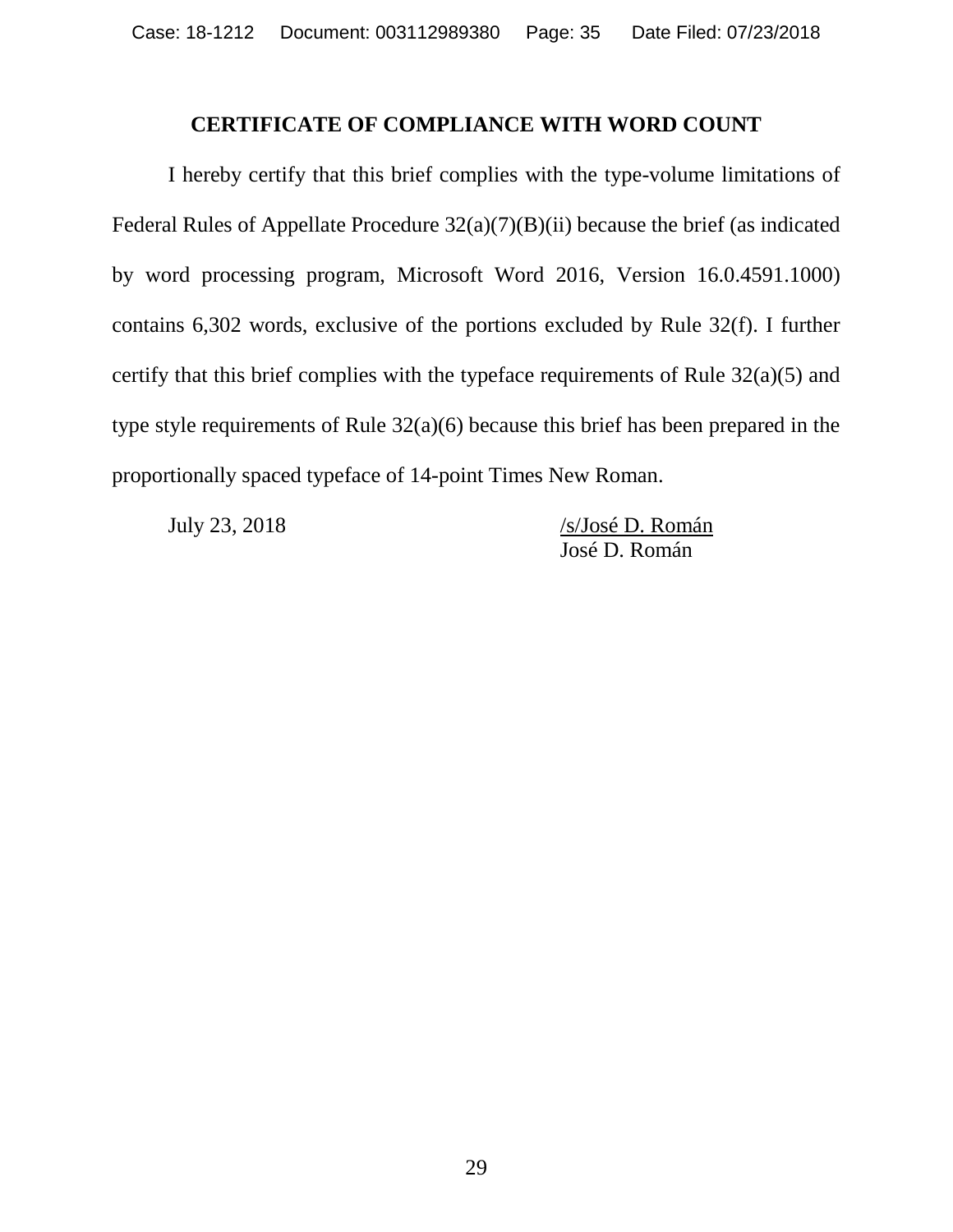# **IDENTICAL PDF AND HARD COPY CERTIFICATE**

<span id="page-35-0"></span>I hereby certify that the text of the electronic and hard copies of this brief are identical.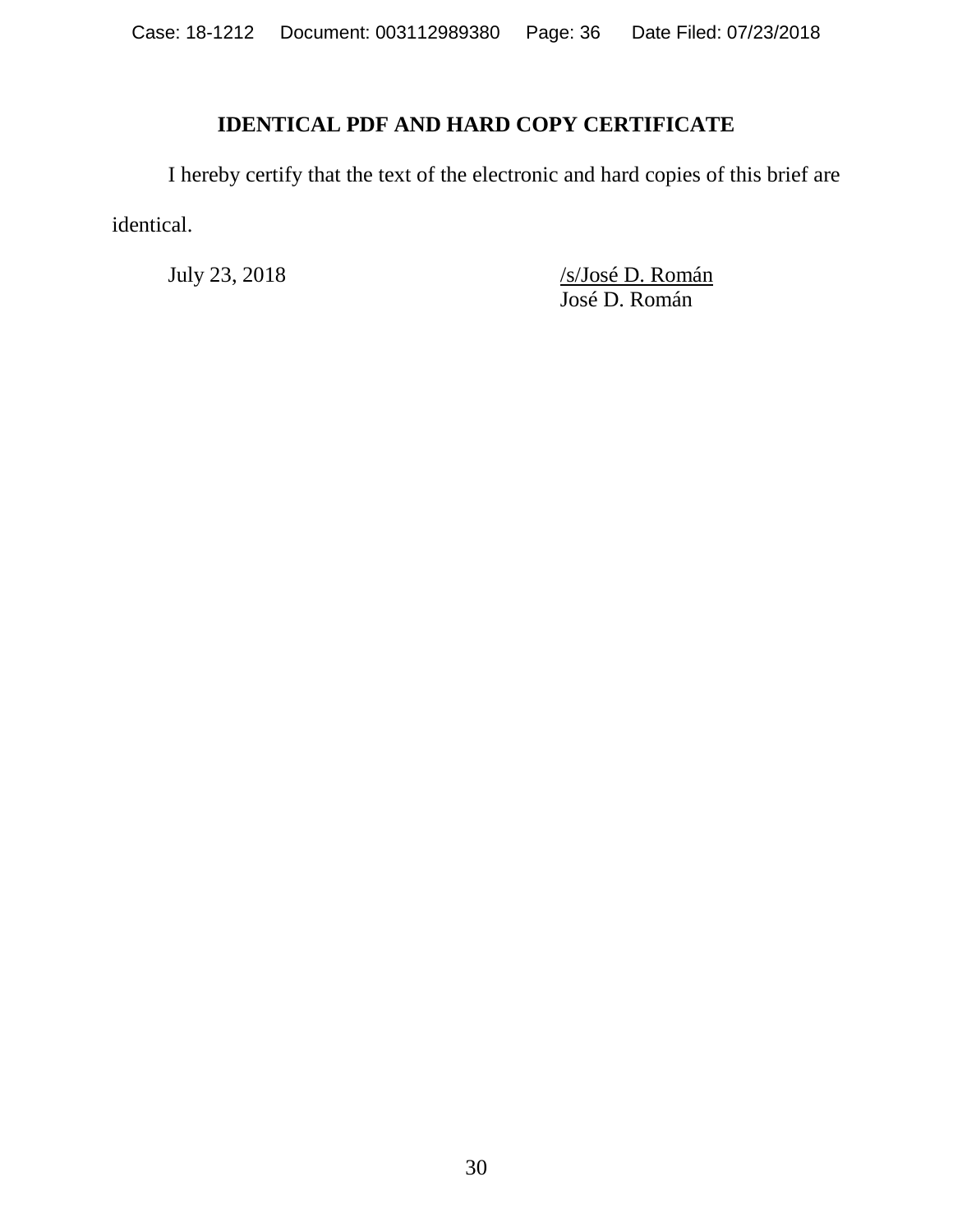# **VIRUS SCAN CERTIFICATE**

<span id="page-36-0"></span>I certify that the electronic file of this brief was scanned with Sophos AntiVirus software.